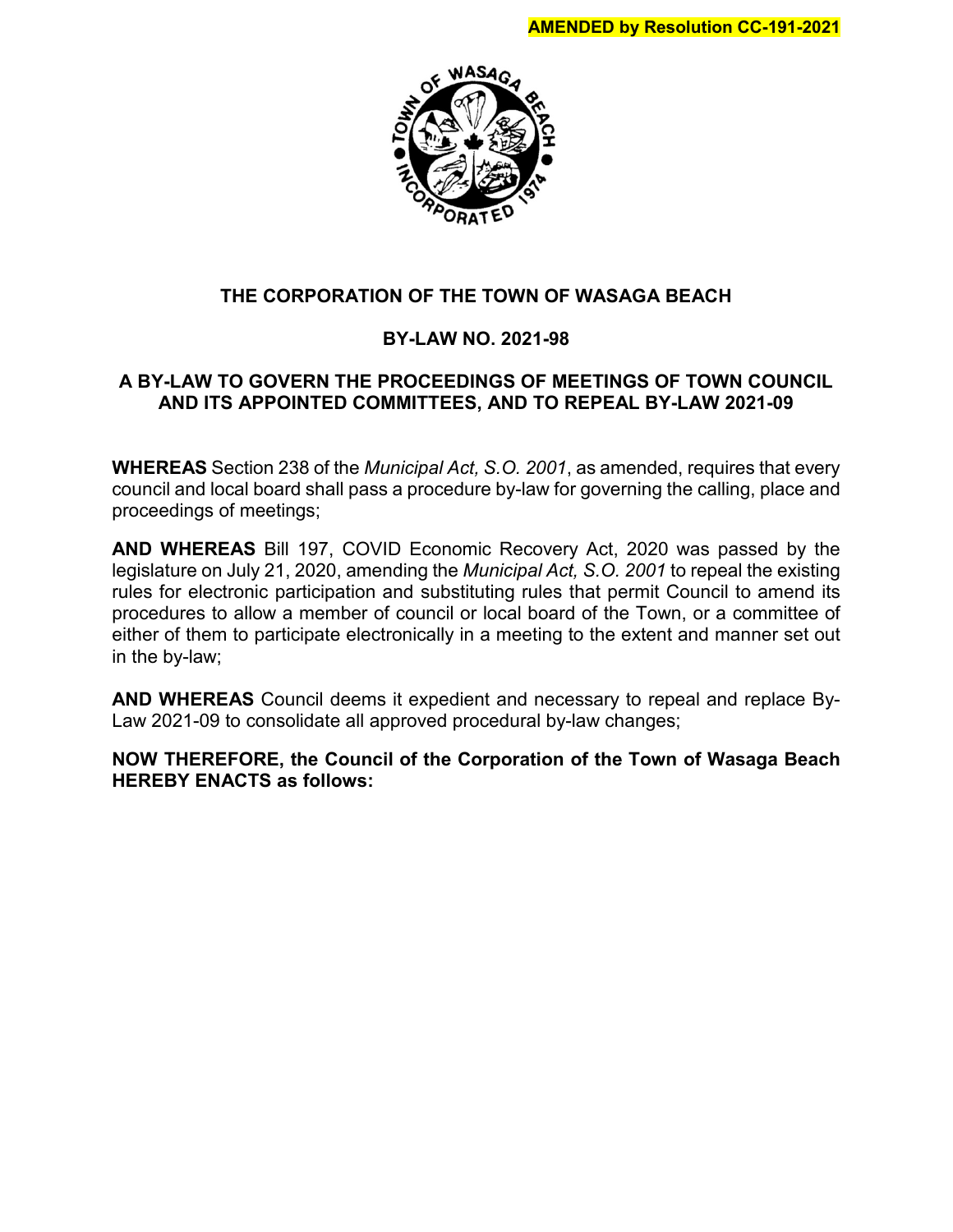| <b>PART 1 - PURPOSE AND PRINCIPLES</b>               | 4              |
|------------------------------------------------------|----------------|
| 1.01 Purpose                                         | 4              |
| 1.02 Principles                                      | 4              |
| <b>PART 2 - DEFINITIONS AND APPLICATION</b>          | 4              |
| 2.01 Definitions                                     | 4              |
| 2.02 Application                                     | $\overline{7}$ |
| <b>PART 3 - DUTIES &amp; ROLES</b>                   | 7              |
| 3.01 Duties of the Head of Council (Mayor)           | 7              |
| 3.02 Duties of Members of Council                    | 8              |
| 3.03 Duties, Authority and Power of the Chair        | 8              |
| 3.04 Chair - Absence                                 | 9              |
| 3.05 Duties of the Clerk                             | 9              |
| 3.06 Duties of the Administration–Staff              | 10             |
| <b>PART 4 - MEETINGS</b>                             | 10             |
| 4.01 General Provisions                              | 10             |
| 4.02 Public Notice of Meetings                       | 11             |
| 4.03 Inaugural (First) Meeting of Council            | 11             |
| 4.04 Regular Meetings of Council                     | 11             |
| 4.05 Special/Emergency Meetings                      | 11             |
| 4.06 Committee of the Whole                          | $12 \,$        |
| 4.07 Coordinated Committee of Council                | $12 \,$        |
| 4.08 Call to Order/Quorum                            | 13             |
| 4.09 Closed Meetings                                 | 13             |
| 4.10 Livestreaming and Recording                     | 15             |
| <b>PART 5 - AGENDAS</b>                              | 15             |
| 5.01 Council and Committee Agendas                   | 15             |
| 5.02 Submission of Agenda Information                | 15             |
| 5.03 Disclosure of Interest & General Nature Thereof | 16             |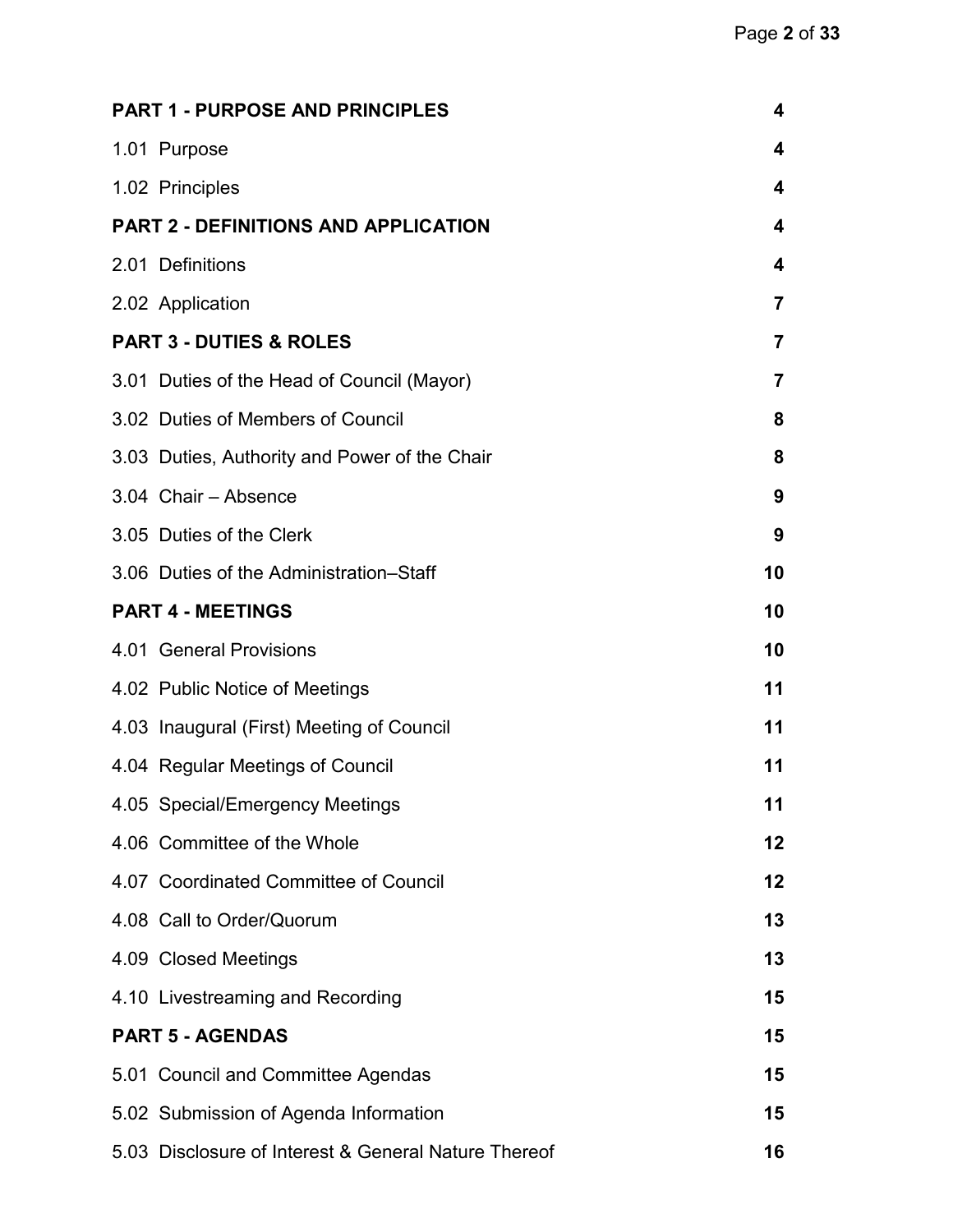<span id="page-2-0"></span>

|      | 5.04 Adoption of Minutes                                     | 16 |  |
|------|--------------------------------------------------------------|----|--|
|      | 5.05 Deputations, Presentations, Petitions & Public Meetings | 17 |  |
|      | 5.07 Unfinished Business                                     | 20 |  |
|      | 5.08 Correspondence                                          | 20 |  |
|      | 5.09 Consent Agenda                                          | 20 |  |
|      | 5.10 Committees, Boards & Staff Reports                      | 20 |  |
|      | 5.11 Community Announcements                                 | 21 |  |
|      | 5.12 Notices of Motion                                       | 21 |  |
|      | 5.13 By-Laws and Confirmatory By-Law                         | 22 |  |
|      | 5.14 Calling of Committee Meetings                           | 22 |  |
| 5.15 | <b>Question and Comment Periods</b>                          | 22 |  |
|      | 5.16 Adjournment                                             | 23 |  |
|      | <b>PART 6 - CONDUCT AT MEETINGS</b>                          | 23 |  |
|      | 6.01 Council and Committee Members                           | 23 |  |
|      | 6.02 Points of Order or Privilege                            | 24 |  |
|      | 6.03 Conduct of Public                                       | 24 |  |
|      | 6.04 Electronic Devices                                      | 25 |  |
|      | 6.05 Electronic Participation                                | 25 |  |
|      | 6.06 Rules of Debate/Speaking                                | 25 |  |
|      | <b>PART 7 - VOTING AT OPEN MEETINGS</b>                      | 27 |  |
| 7.01 | <b>Motions</b>                                               | 27 |  |
|      | 7.02 Recorded Votes                                          | 28 |  |
|      | 7.03 Reconsideration                                         | 29 |  |
|      | <b>PART 8 - EFFECTIVENESS AND INDEMNIFICATION</b>            | 30 |  |
|      | <b>APPENDIX A - Agenda Items List</b>                        |    |  |
|      | <b>APPENDIX B - Motions Table</b>                            |    |  |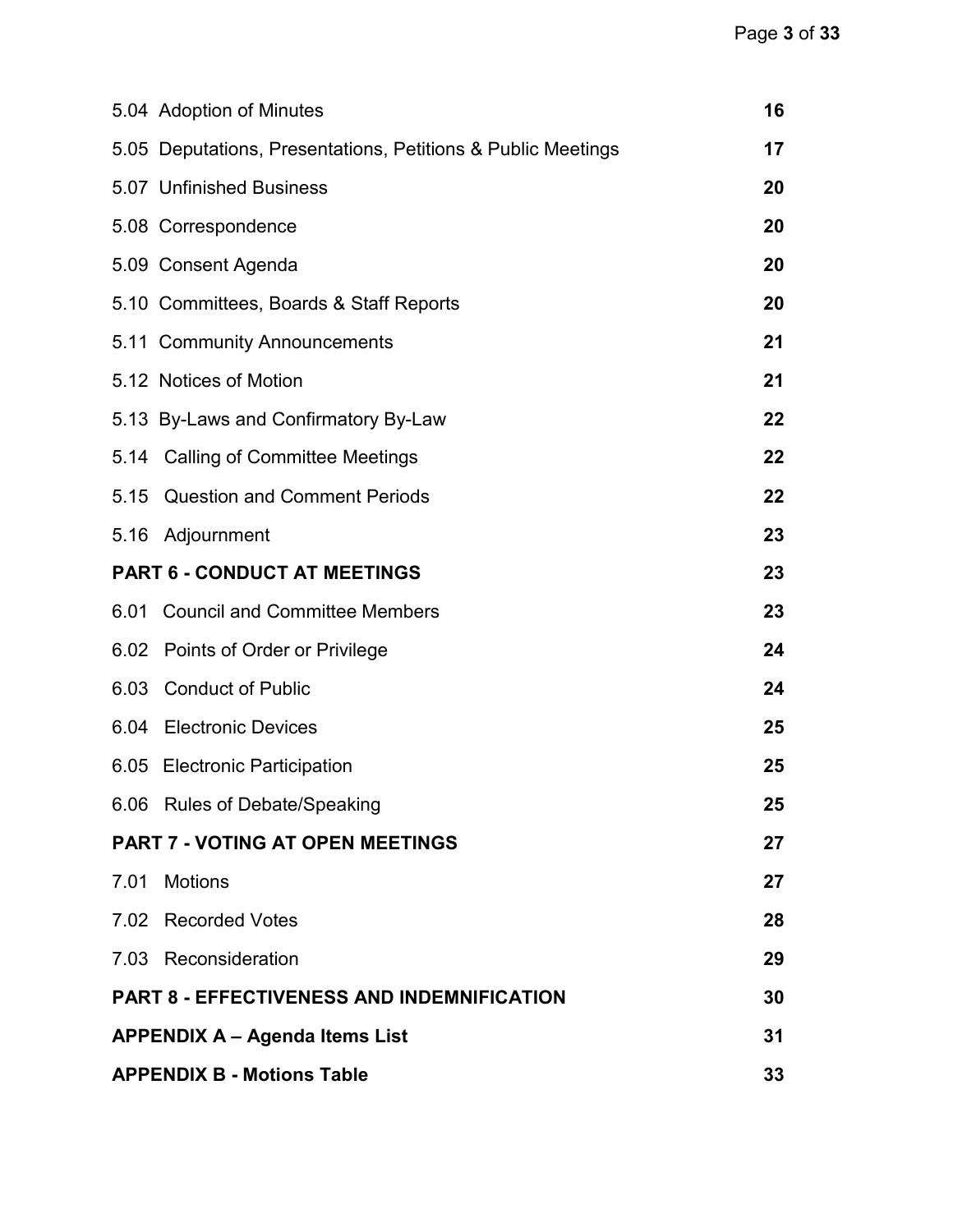# **PART 1 - PURPOSE AND PRINCIPLES**

#### <span id="page-3-0"></span>**1.01 Purpose**

a) This by-law shall be used to guide the order and dispatch of business of the Council, *Committee of the Whole*, Coordinated Committee, and of Advisory Committees and Ad hoc Committees with the necessary modifications, unless otherwise provided.

#### <span id="page-3-1"></span>**1.02 Principles**

- a) Each *member* has the right to:
	- one vote, subject to the declaration of pecuniary interest;
	- information to help make decisions, unless otherwise prevented by law;
	- an efficient meeting; and
	- be treated with respect and courtesy.

# <span id="page-3-2"></span>**PART 2 - DEFINITIONS AND APPLICATION**

#### <span id="page-3-3"></span>**2.01 Definitions**

**'Act'** means the *Municipal Act, 2001, chapter 25,* as amended;

**'Acting Mayor'** means in the absence of the *Mayor*, the Deputy Mayor or in the absence of the *Mayor* and Deputy Mayor, those present shall elect amongst themselves, an *Acting Mayor* for the *meeting*, or until the *Mayor* or Deputy Mayor are present.

**'Ad Hoc Committee'** means a committee formed by Council for a specific task or objective, and dissolved after the completion of the task or achievement of the objective, or upon decision of Council that it is no longer required.

**'Advisory Committee'** means a special purpose committee established by Council to provide recommendations, advice and information to Council through the delegated Section Committee

**'By-Law'** means an enactment, in a form approved by Council, passed for the purpose of giving effect to decisions or proceedings of Council.

**'CAO'** means the Chief Administrative Officer of The *Corporation* of the Town of Wasaga Beach.

**'Chair'** means the person appointed to preside over a *meeting*, and includes the *Mayor* or *Acting Mayor* in the case of Council or *Committee of the Whole*; or any *member* of a Committee appointed to serve as Chair, *Co-Chair* (or Vice Chair).

**'Clerk'** means the Clerk of The *Corporation* of the Town of Wasaga Beach, or his or her designate.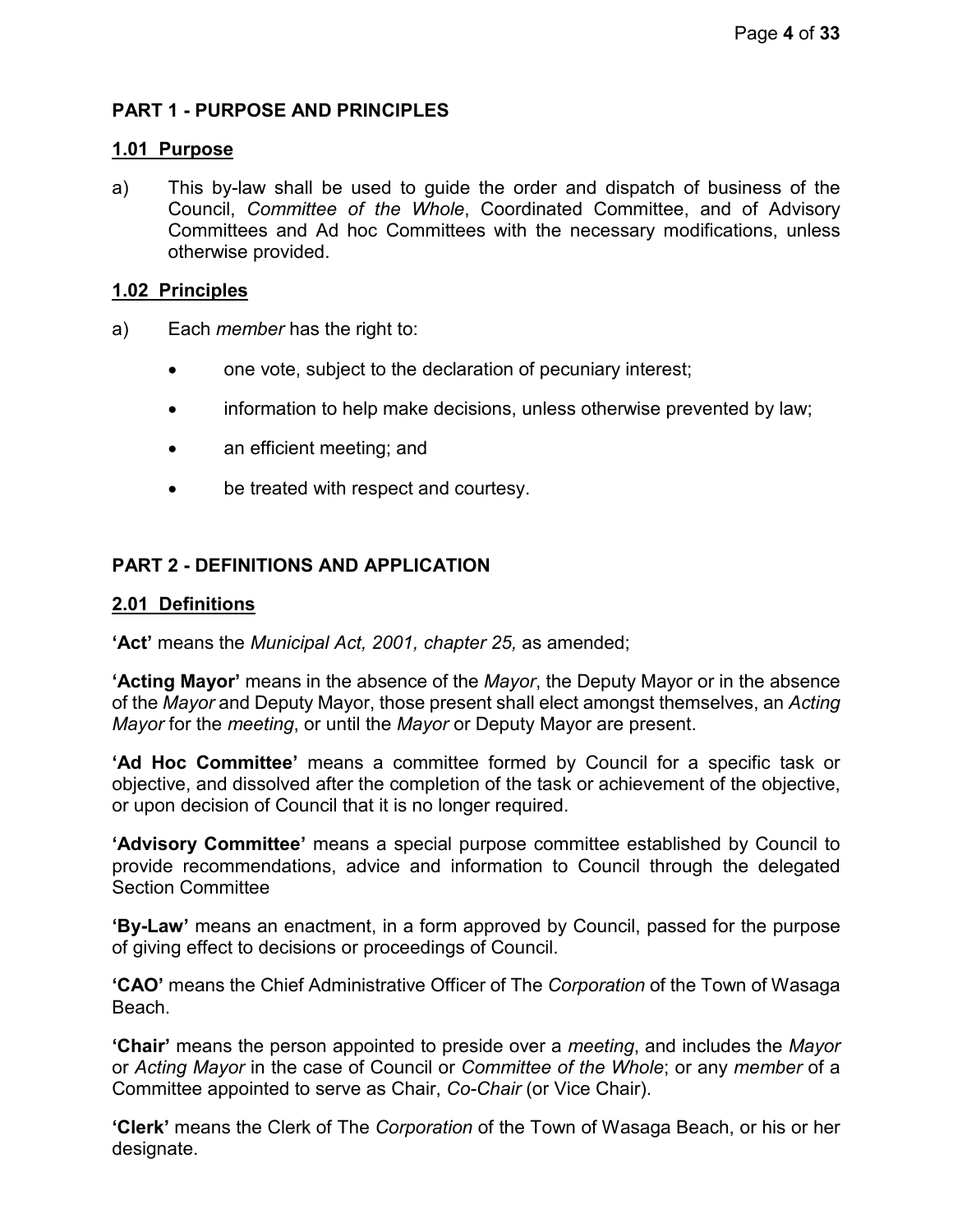**'Closed Session'** or **'Closed Meeting'** or **'In-Camera'** means a *meeting*, or part of a *meeting* of Council or a Committee, which is closed to the public as permitted by the *Municipal Act, 2001, as amended.*

**'Co-Chair'** means the *member* of a Committee as appointed by the Committee to act as the Chair in absence of the Chair, or when the Chair steps down to act as a *member*.

**'Code of Conduct'** means the adopted policy of conduct in force for *members* of *Council*  and *local boards*

**'Committee'** means any advisory committee, ad hoc committee, *Coordinated Committee*, *Committee of the Whole* or other committee, subcommittee, board, or similar entity.

**'Committee of the Whole'** means a committee comprised of all *Member*s of *Council* that reports directly to *Council.*

**'Confirming By-Law'** means a by-law passed at the conclusion of *Council meetings* confirming the actions taken at a *meeting* in respect of each resolution and other actions taken, so that every decision of Council at that *meeting* shall have the same force and effect as if each and every one of them had been the subject-matter of a separately enacted by-law.

**'Consent Agenda'** means all items listed within a portion of an agenda to be approved by one resolution.

**'Coordinated Committee'** means the *Coordinated Committee* of the Council of the Town of Wasaga Beach comprised of the sections of Community Services, General Government, Public Works and Development Services or such other section as may be established by Council from time to time.

**'Corporation'** means The Corporation of the Town of Wasaga Beach.

**'Council'** means the *Council* of the Corporation of the Town of Wasaga Beach.

**'Defer'** means to postpone until later in the same *meeting* or to the next *meeting* of the same body, or to a *meeting* of the same body that is specified in the *motion* to defer.

**'Deputation'** or 'Delegation' means a person or persons intending to address the *Council* or *Committee* in a matter under the delegated authority of said body.

**'Electronic Participation'** means participation in a Meeting from a remote location by such electronic means or service as determined and provided by the Clerk, and "participate electronically" has a corresponding meaning.

**'Local board'** means a municipal service board, or any other board, commission, committee, body or local authority established or exercising any power under any Act with respect to the affairs or purposes of the Town, excluding a school board, a conservation authority, and a public library board.

**'Majority'** means more than 50 percent of the total *Member*s present and not prohibited by statute from voting**.**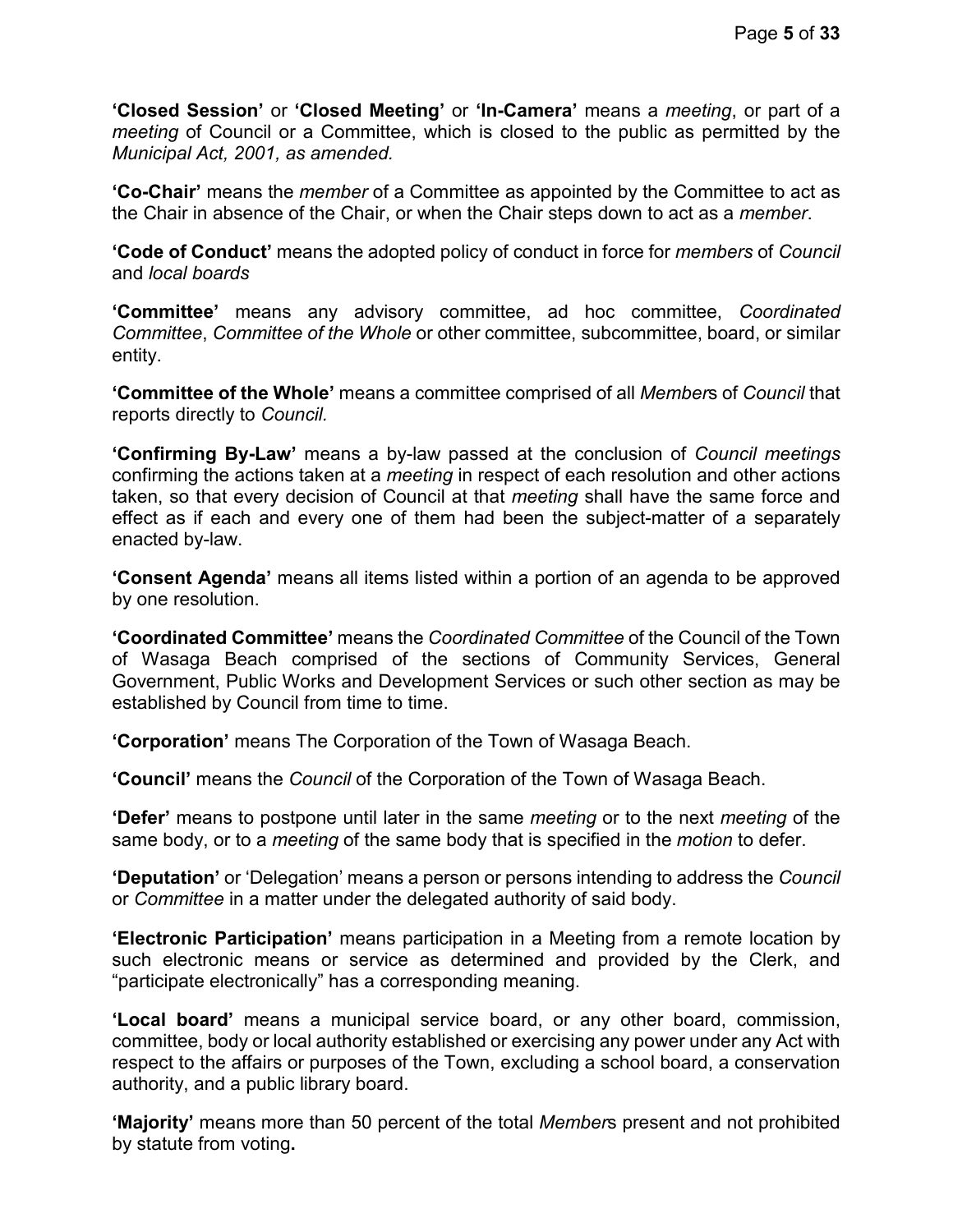**'Mayor'** means the elected Head of Council, or in the absence of the *Mayor*, the *Deputy Mayor.*

**'Meeting'** means any regular, special or other *meeting* of a council, of a local board or of a *committee* of either of them, where,

- a) a *quorum* of *member*s is present, and
- b) *member*s discuss or otherwise deal with any matter in a way that materially advances the business or decision- making of the council, local board or *committee*

**'Member'** means a person elected or appointed as a *member* of the Town Council, including the *Mayor*, or appointed *member* of a *Committee* or Board, as it may apply.

**'Municipality'** means The *Corporation* of the Town of Wasaga Beach.

**'Motion'** means a formal proposal that certain actions be taken.

**'Notice of Motion'** means an advance notice to *member*s of a matter on which Council will be asked to take a position.

**'Pecuniary Interest'** means a direct or in-direct *pecuniary interest* within the provisions of the *Municipal Conflict of Interest Act, 1990, chapter M.50,* as amended.

**'Public Consultation'** or **'Public Information Session'** means a session held for the purpose of obtaining information from or relaying information to the public on a matter of municipal importance.

**'Question Period'** means the point in time during a *Council meeting* that *member*s of the public may attend to address *member*s with a question of an item on the Agenda.

**'Quorum'** means more than 50 percent of the total *member*s of the assembly and not prohibited by statute from voting.

**'Recorded Vote'** means documenting in the minutes of a *Council meeting* the name of each *member* and their vote on a matter or question, in favour, opposed, or absent pursuant to Section 246.1 of the Act.

**'Refer'** means to *refer* or assign a specific matter or item to a *Committee*, Section, staff or *member* for further consideration and/or action.

**'Rules of Procedure'** means the rules and regulations provided in this By-Law, and where this By-Law is silent, the rules and regulations provided in Robert's Rules of Order.

**'Point of Order'** refers to a *motion* made at a *meeting* which seeks an immediate ruling on an alleged violation of the *rules of procedure*.

**'Point of Privilege'** refers to an urgent *motion* made at a *meeting* which seeks an immediate ruling on an alleged violation of the rights or privileges of *member*s as a whole, or in regards to a negative personal remark.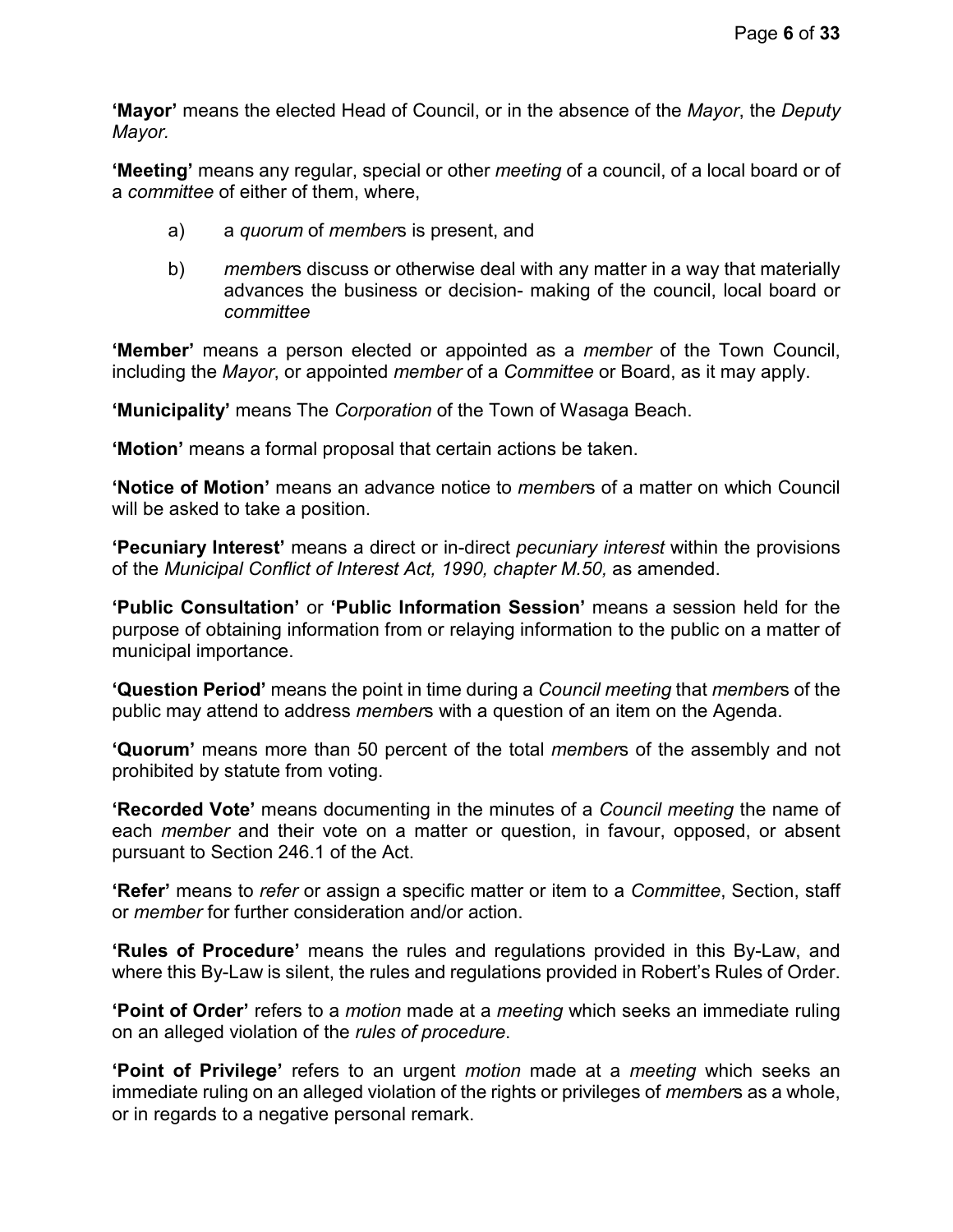**'Special Meeting'** means a *meeting* of *Council* or *Committee* that is arranged outside of the normal *meeting* schedule to deal with specific item(s) of business, and includes meetings held for emergency purposes.

**'Town'** means The *Corporation* of the Town of Wasaga Beach.

# <span id="page-6-0"></span>**2.02 Application**

- a) The *Rules of Procedure* established in this *by-law* must be observed in the proceedings of all *meeting*s of *Council* and *Committee*s and shall be the rules and regulations for the management of business.
- b) Notwithstanding subsection 2.02 a), the rules and regulations contained in this *By-Law* may be suspended by a two-thirds (2/3) vote of the *Council Member*s present, providing that the suspension does not contravene the requirements of the *Municipal Act, 2001* or any other statute. The suspension shall only apply to the procedure(s) or rule(s) which are stated and only during the *meeting* in which the motion to suspend was introduced.
- c) No amendment or repeal of this *By-Law* or any part thereof shall be considered at any *Meeting* unless notice of proposed amendment or repeal has been given at a previous *Meeting* of *Council, Committee of the Whole*, or *Coordinated Committee*.
- d) Despite the provisions of this *By-Law*, nothing in this *By-Law* shall be construed as giving authority to any *Committee* or *Council Member* to direct or interfere with the performance of any work for the *Town* and the staff in charge shall be subject only to his or her superior as established in the formal organizational structure of the *Town*.
- e) In the absence of adopted customized *rules of procedure*, all advisory, special purpose or sub-*committee*s and *local boards* under the jurisdiction of the *Town* of Wasaga Beach may use the rules of order, debate and relevant provisions of this *by-law* to govern the calling and proceedings of *meeting*s.
- f) The *Clerk* shall be responsible to interpret the *rules of procedure* under this *by-law* in accordance with the principles as set out in Part 1 of this *by-law*.
- g) All points of order or procedure for which rules have not been provided in this *bylaw* and its appendices shall be decided by the *Chair* in accordance, as far as is reasonably practicable, with the rules of parliamentary procedure as contained in Robert's Rules of Order.

# <span id="page-6-1"></span>**PART 3 - DUTIES & ROLES**

# <span id="page-6-2"></span>**3.01 Duties of the Head of Council (Mayor)**

It is the duty of the *Mayor* to:

• carry out the responsibilities described in the *Municipal Act*, 2001 and any other statute;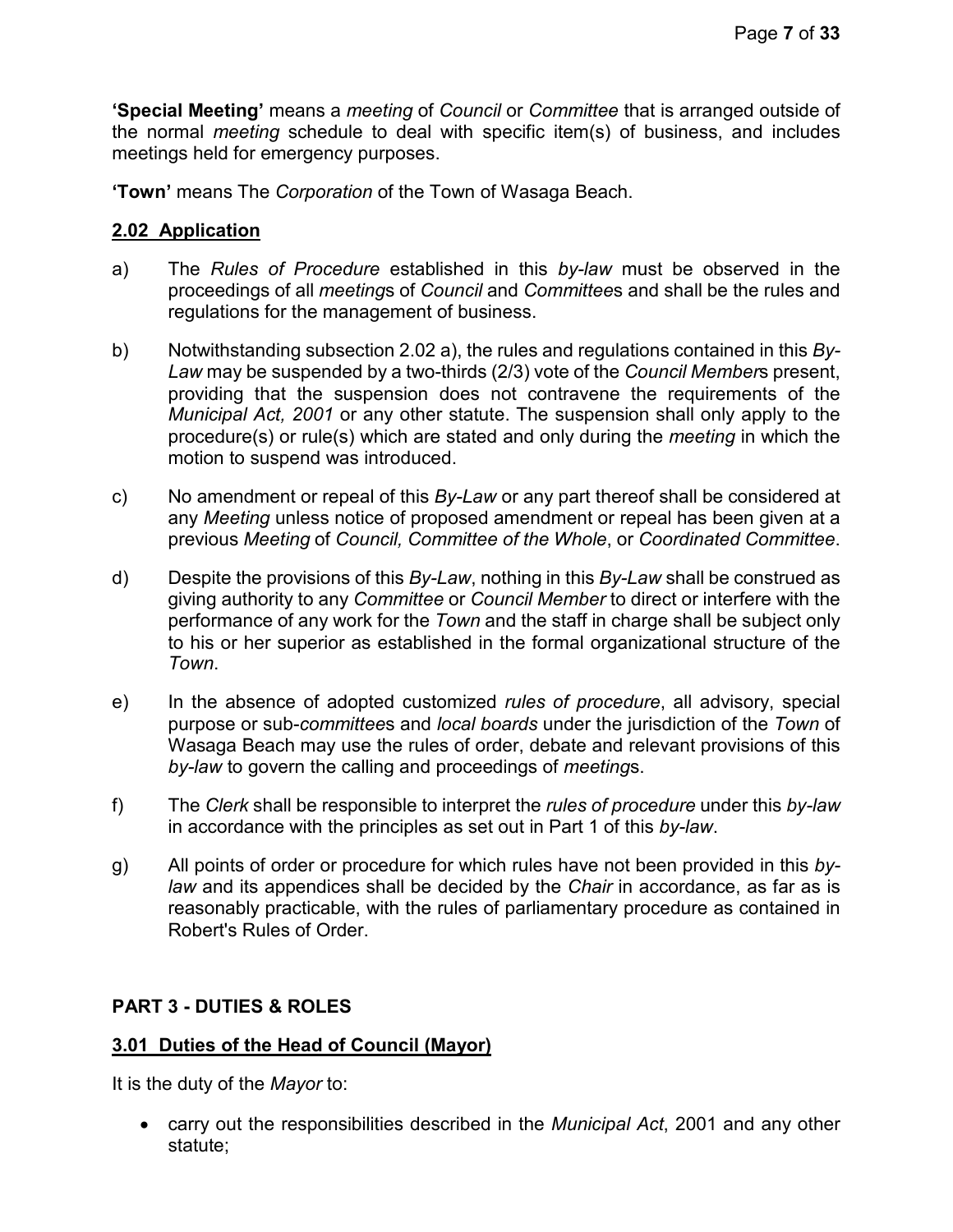- represent and support the *Council* and its decisions in all matters;
- authenticate, by signature, all *by-law*s, and minutes of *Council*; and
- preside over all *Council* and *Committee of the Whole* meetings, unless unavailable, in which case the *Acting Mayor* shall be the *Chair*.

### <span id="page-7-0"></span>**3.02 Duties of Members of Council**

It is the duty of each *member* of *Council* to:

- carry out the responsibilities described in the *Municipal Act*, 2001 and any other statute;
- come prepared to every *meeting* by having read all the material supplied, to facilitate discussion and the determination of action at the *meeting*;
- uphold the *by-law*s and policies of the Town of Wasaga Beach;
- deliberate on the business submitted to *Council*;
- vote on all motions unless prohibited from voting by law; and
- observe and respect the *Rules of Procedure* at all *meeting*s.
- adhere to Part 6 of this by-law pertaining to conduct at all *meetings*.

## <span id="page-7-1"></span>**3.03 Duties, Authority and Power of the Chair**

It is the duty of each *member* assuming the role of *Chair* of any *meeting* of *Council*, *Committee of the Whole*, or Section of *Coordinated Committee* to:

- open the *meeting* by taking the *Chair*, calling the *member*s to order as soon as the time fixed for holding the *meeting* occurs and a *quorum* is present, and to adjourn the *meeting* if no *quorum* exists after 15 minutes past the time fixed for holding a *meeting*;
- announce the business before the assembly in the order in which it is to be acted upon;
- ensure that all items of business listed on the agenda are addressed and that the *meeting* progresses with due efficiency;
- receive and put to a vote in the proper manner, all Motions presented, and to announce the result;
- decline to put to vote motions which infringe upon the rules of order or are beyond the jurisdiction of the assembly;
- preserve and enforce the rules of order, and ensure all *member*s abide by the rules of order when engaged in debate;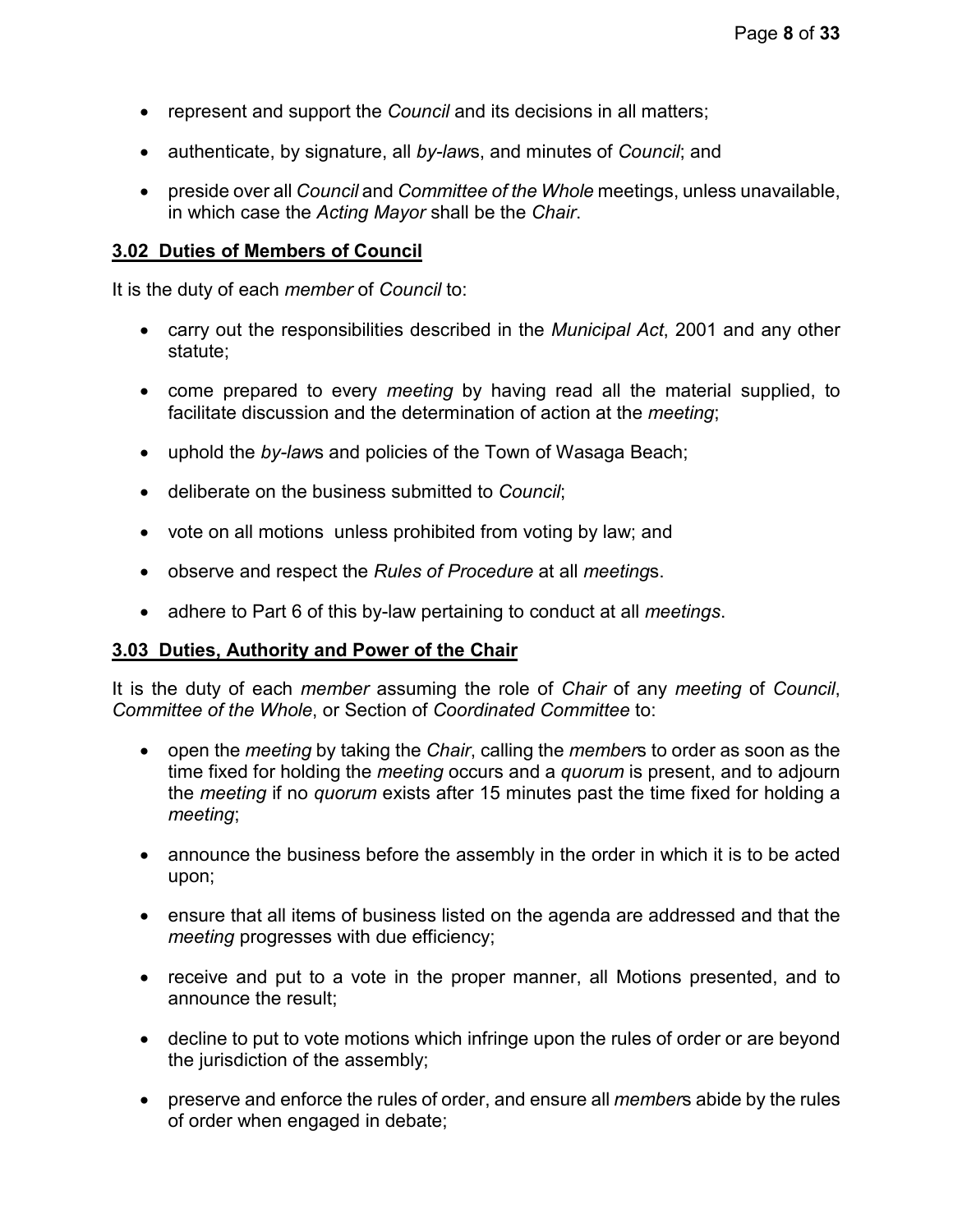- call by name any *member* persisting in a breach of the rules of order, thereby ordering such *member* to vacate the *meeting* place;
- rule on any *Points of Order* and *Points of Privilege* raised by *members*;
- maintain on all occasions the observance of order and decorum among the *members* and *member*s of the public;
- where it is not possible to maintain order, adjourn the *meeting* without the necessity of any *Motion* being put, to a time named by the *Chair*;
- expel or exclude any person who is guilty of improper conduct at a *meeting*;
- represent and support *Council* and/or *Committee* and/or Section of Coordinated *Committee*, declaring its will, and implicitly obeying its decisions in all things;
- receive all messages and other communication and announce them to the assembly if necessary;
- ensure that decisions of the assembly are in conformity with the laws governing the activities of the assembly;
- authenticate by signature when necessary all resolutions, *by-law*s and minutes; and,
- adjourn the *meeting* without question when the business is concluded.

## <span id="page-8-0"></span>**3.04 Chair – Absence**

- a) In the event of the *Mayor's*/*Chair*'s absence, illness, or refusal to act as *Mayor/Chair*, the *Deputy Mayor/Vice Chair* shall chair the *meeting*;
- b) In the absence of the *Mayor/Chair* and the *Deputy Mayor/Vice Chair*, at the outset of a *meeting*, the *Clerk*/*Committee* Secretary shall call the *meeting* to order 15 minutes after the time fixed for the *meeting* and ask *member*s in attendance to elect a *member* to chair the *meeting*. The elected *member* chairs the *meeting* until the *Mayor/Chair* or *Deputy Mayor/Vice Chair* arrives or the *meeting* is adjourned;
- c) The *Acting Chair* shall have all the rights, responsibility and authority of the *Mayor/Chair*, while so doing.

## <span id="page-8-1"></span>**3.05 Duties of the Clerk**

It is the duty of the *Clerk* to:

- carry out the responsibilities described in the *Municipal Act, 2001;*
- record, without note or comment, all resolutions, decisions and other proceedings of the *Council*;
- record the name and vote of every *member* voting on any matter or question if required;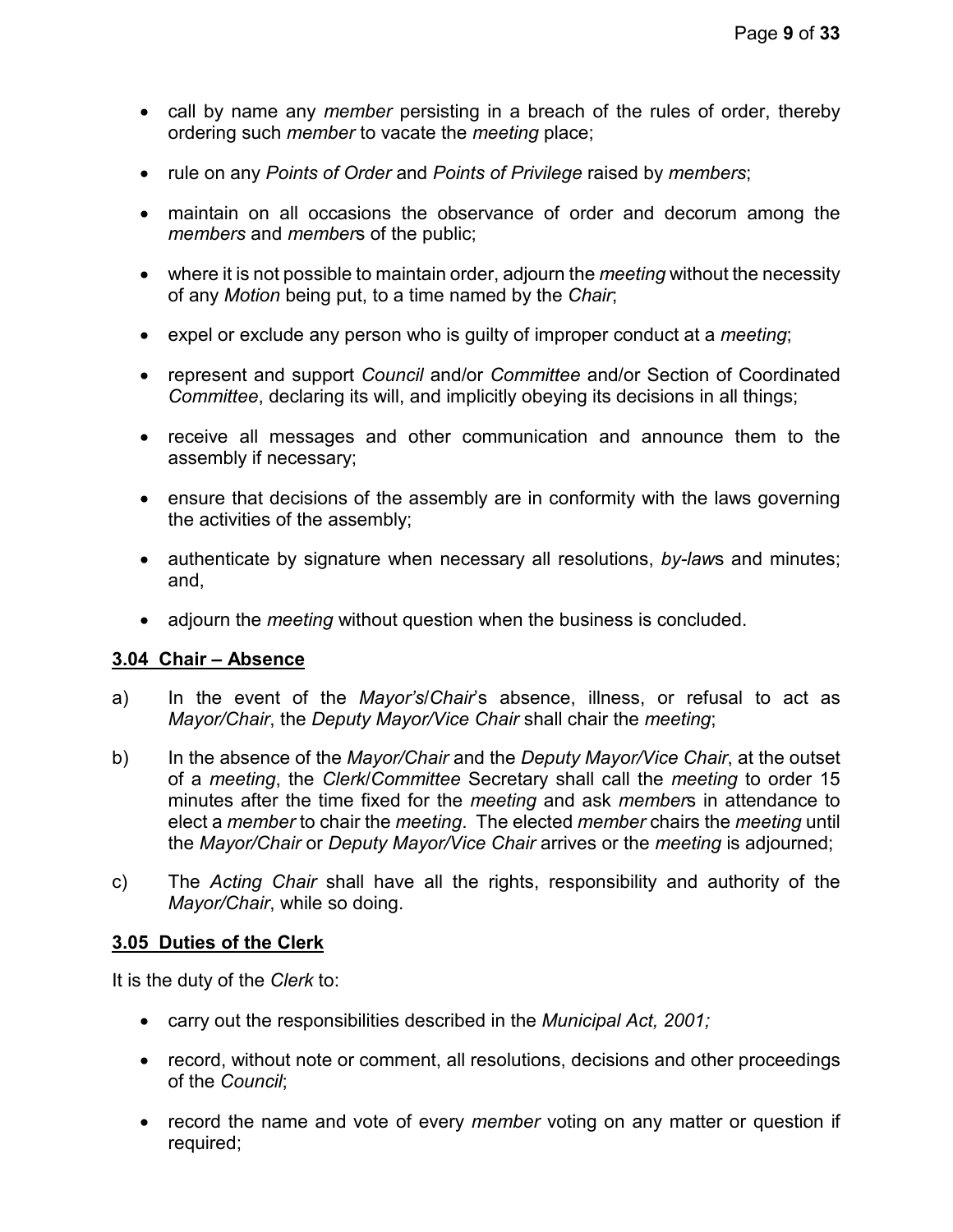- assemble and produce *meeting* agendas and manage agenda deadlines;
- keep the originals or copies of all *by-law*s and of all minutes;
- perform the other duties required under this *By-Law* or under any other *Act*;
- provide guidance to the *Chair* on procedural matters; and
- authenticate, by signature when necessary, all *By-Law*s and Minutes

## <span id="page-9-0"></span>**3.06 Duties of the Administration–Staff**

It is the role of the staff of the municipality, under the leadership of the Chief Administrative Officer to:

- implement *Council*'s decisions and establish administrative practices and procedures to carry out *Council*'s decisions;
- undertake research and provide advice to *Council* on the policies and programs of the municipality; and
- carry out other duties required under this *By-law*, or any statute.

# <span id="page-9-1"></span>**PART 4 - MEETINGS**

## <span id="page-9-2"></span>**4.01 General Provisions**

- a) Except as provided in this *by-law* and by statute, all *Meeting*s shall be open to the public.
- b) The *Mayor* may, with appropriate notice, postpone or cancel any regular *Council* or *Committee meeting*, if in consultation with the *Clerk*, it has been determined that there are insufficient agenda items for the *meeting* or if it appears that inclement weather or like occurrence or an emergency situation will prevent the *member*s from attending, or when social distancing is recommended by public health officials.
- c) Where an item of business scheduled for an agenda may require extraordinary time provisions, the *Mayor* may authorize an earlier commencement time for the *meeting* and the *Clerk* shall notify all *member*s and provide public notice as soon as possible.
- d) The *Mayor* shall chair each *meeting* of *Council* and *Committee of the Whole*.
- e) *Meeting*s of *Advisory Committees*, *Ad Hoc Committees*, and *Coordinated Committee* shall be chaired by the *member* appointed as such. The Mayor is exofficio on all committees.
- f) In the event that agenda material prepared for regular or *special meeting*s of *Council*, *Committee of the Whole*, or other *Committee*s of *Council*, has not been completed prior to the adjournment of the *meeting*, all unfinished business will be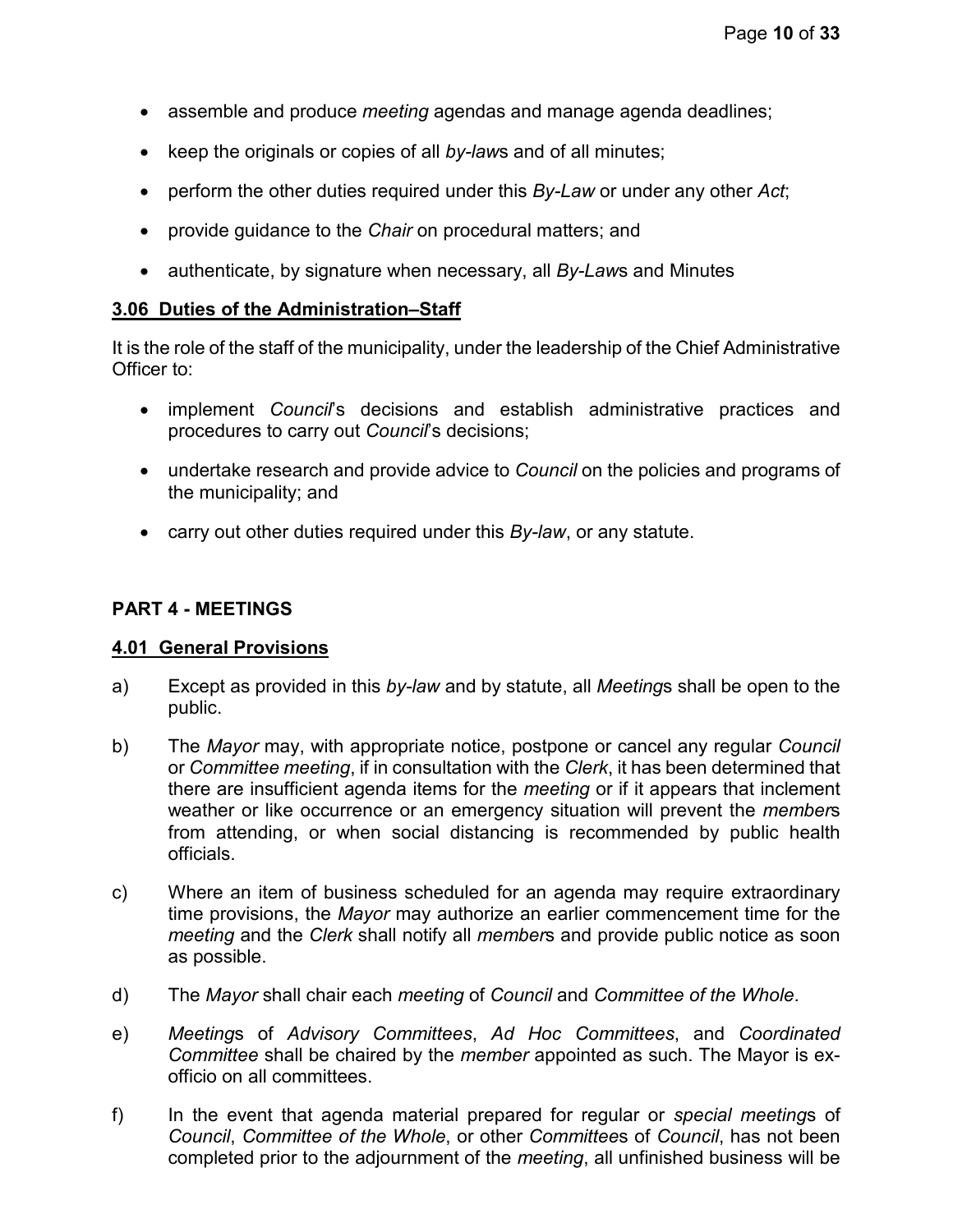considered at a reconvened session to be held on the date identified by the *member*s prior to the adjournment of the *meeting*.

#### <span id="page-10-0"></span>**4.02 Public Notice of Meetings**

- a) Notice of the date and time of all regular or *special meeting*s of the *Council*, *Committee of the Whole*, and *Coordinated Committee* may be advertised in the local newspaper, and shall be posted on the *Town* website no less than 48 hours prior to the *meeting*.
- b) Notwithstanding the above, notice of *special meetings* held for emergency purposes or meetings held during a time where an emergency has be declared to exist in all or part of the Town of Wasaga Beach, in accordance with the *Emergency Management and Civil Protection Act* shall be given as soon as practicable.

#### <span id="page-10-1"></span>**4.03 Inaugural (First) Meeting of Council**

- a) The Inaugural (First) *meeting* of the new *Council* shall be held on the Thursday following the Election of a new *Council*
- b) The agenda of the Inaugural *meeting* shall be limited to inauguration activities and appointment of *member*s to various boards and committees, and any items the *Clerk* determines to be reasonable or necessary*.*

## <span id="page-10-2"></span>**4.04 Regular Meetings of Council**

- a) Unless otherwise decided by *Council*, Regular *Meeting*s of *Council* shall be held in the *Council* Chambers at *Town* Hall, 30 Lewis Street, Wasaga Beach, generally on the fourth Thursday of the month at 2:00pm, according to the schedule set annually and approved by *Council*.
- b) Notwithstanding the above, the Clerk in consultation with the Mayor, may schedule the Regular *meeting* to begin at a time prior to 2:00pm, should the *meeting* of *Council* include a *Closed Meeting*.
- c) *Council* has the authority to amend any *Meeting* schedule at any time by resolution of *Council*, as required, without an amendment to this *by-law*.

#### <span id="page-10-3"></span>**4.05 Special Meetings**

- a) The *Mayor* may at any time call a *special meeting* of *Council* or *Committee* or upon receipt of a petition of the *majority* of *member*s. The *Clerk* shall call a *special meeting* of *Council* or *Committee* for the purpose and at the time and date specified in the petition.
- b) No Business may be transacted at a *special meeting* other than that specified in the notice, petition, and/or agenda.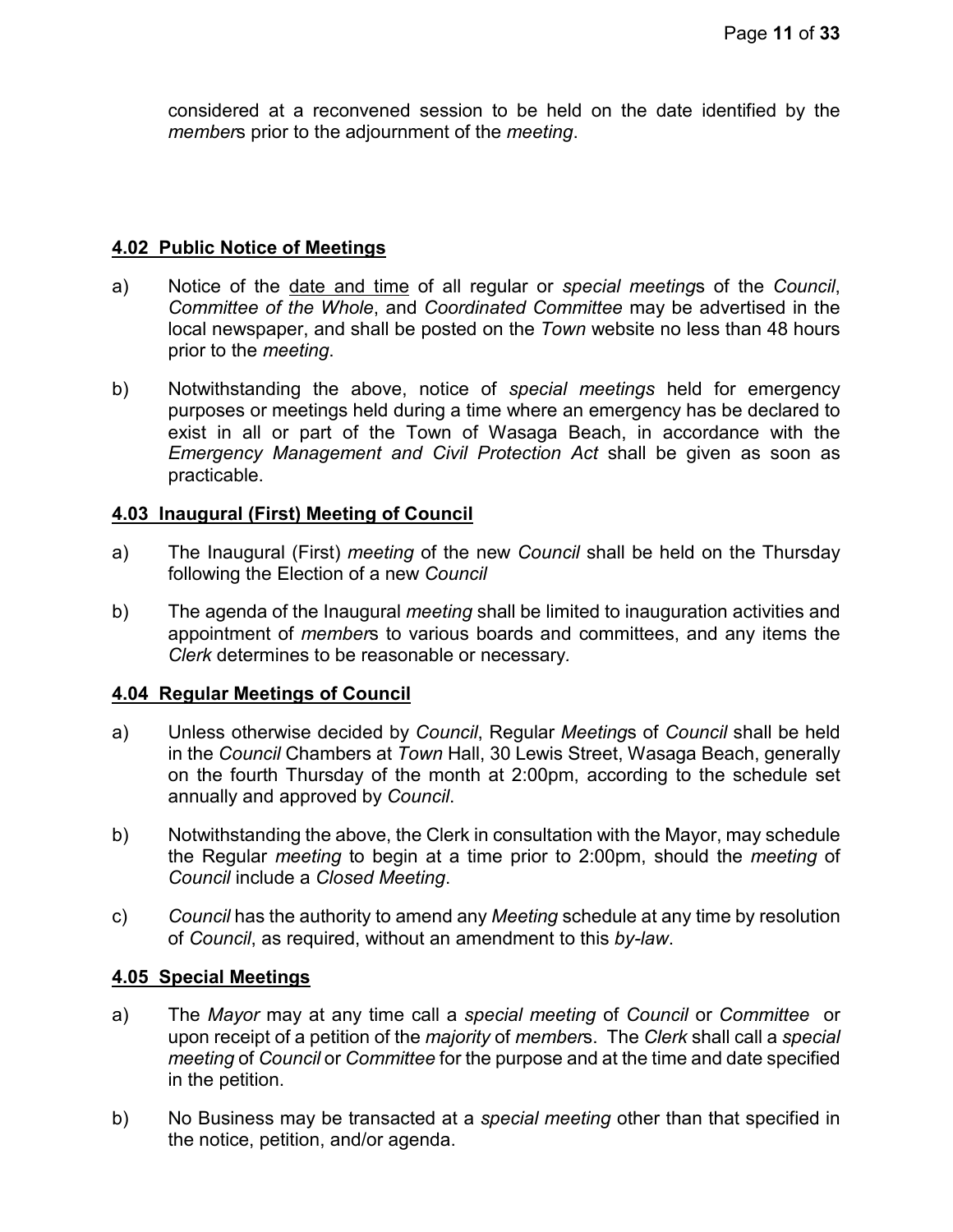### <span id="page-11-0"></span>**4.06 Committee of the Whole**

- a) *Council member*s may meet as *Committee of the Whole* to consider policy and corporate issues not included in the mandate of a section of *Coordinated Committee*, or any other matter it decides.
- b) Unless otherwise decided by *Council*, *Committee of the Whole meeting*s shall be held at *Town* Hall, 30 Lewis Street, Wasaga Beach, generally on the third Thursday of the month at 9:00am, according to the schedule set annually and approved by *Council*.
- c) *Committee of the Whole* has the authority to amend the *meeting* schedule at any time by resolution, as required, without amendment to this *by-law*.

## <span id="page-11-1"></span>**4.07 Coordinated Committee of Council**

- a) Unless otherwise decided by Council, *Coordinated Committee Meeting*s shall be held at *Town* Hall, 30 Lewis Street, Wasaga Beach, generally on the second Thursday of the month, starting at 9:00 a.m.
- b) *Meeting*s, including date and time, of *Coordinated Committee* of *Council* may also be as established by the *Clerk* in consultation with the *CAO*, where necessary, to accommodate corporate operations and *meeting* schedules.
- c) The *Coordinated Committee* of *Council* shall be divided into the following sections:
	- 1. General Government responsible for Administration, Finance, and Municipal Law Enforcement & Licensing.
	- 2. Community Services responsible for Fire and Emergency Services, Facilities, Recreation and Special Events, Chamber of Commerce, policing, Ministry of Natural Resources.
	- 3. Development Services responsible for planning, building and development, and economic development matters.
	- 4. Public Works responsible for parks, public works, environmental and transportation matters.
- d) *Council* shall appoint a *Chair* and *Co-Chair* to each Section of *Coordinated Committee* for the first two years of the four year term, terminating at the last *meeting* in December at the end of the two year term; the *Chair* and *Co-Chair* positions will be reappointed at that time by *Council* for the remaining two years of the four-year term - the *Chair* will become the *Co-Chair* and the *Co-Chair* will become the *Chair*.
- e) *Coordinated Committee* has the authority to amend its *Meeting* schedule at any time by resolution, as required, without an amendment to this *by-law*.
- f) If *Council* is required by Legislation to hold a Hearing or give interested parties an opportunity to be heard before doing any action, passing a *By-Law* or making a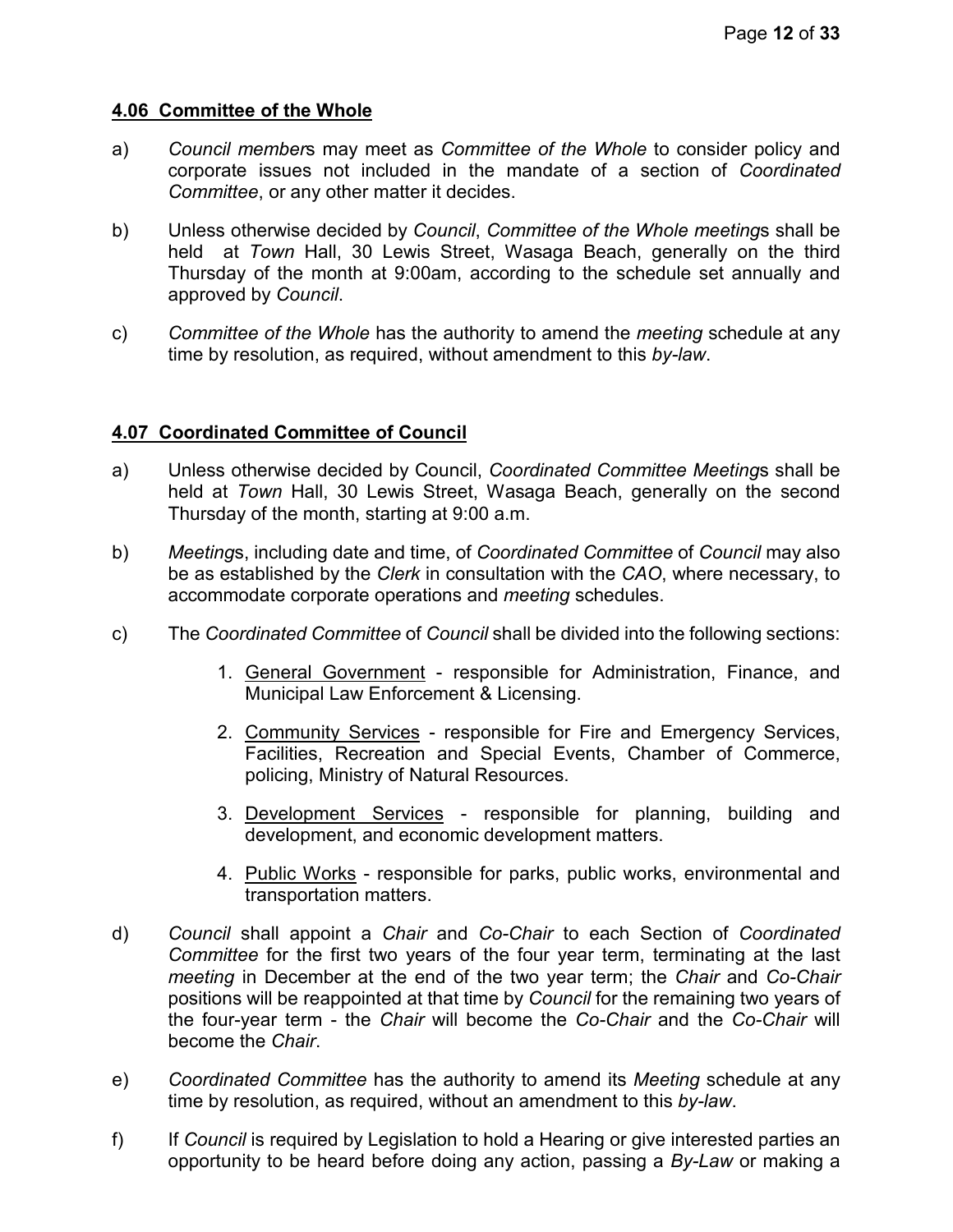decision, *Council* may delegate that responsibility to a *Committee* of *Council*. Hearings shall be scheduled at the beginning of said section and shall be chaired by the appointed *Chair* of the section of *Coordinated Committee* to which the Hearing pertains to.

- g) If the *Committee* of *Council* holds a Hearing or gives interested parties an opportunity to be heard, *Council* is not required to do so.
- h) The *Committee* shall provide its recommendations to *Council* after which *Council* may pass the *By-Law* or make the decision.
- i) In the case where a matter is urgent and decision or recommendation is required of *Committee*, a report regarding subject matter categorized under one section may be brought to another section of *Coordinated Committee*.

## <span id="page-12-0"></span>**4.08 Call to Order/Quorum**

- a) At the scheduled *meeting* time, and as soon as there is a *quorum* present, the *Chair* shall call the *member*s to order.
- b) Unless there is a *quorum* present within fifteen minutes after the scheduled *meeting* time, the *Council* or *Committee* shall stand adjourned.
- c) In the absence of the *Mayor* for *Council* and *Committee of the Whole*, the *Deputy Mayor* shall call the *member*s to order. In the absence of both, the *Clerk* shall call the *member*s to order and the *member*s shall choose a *chair* from those present who shall preside over the *meeting* until the arrival of the *Mayor* or *Deputy Mayor*.
- d) In the absence of the *Chair* of any section of *Coordinated Committee*, the *Vice Chair* shall call the *member*s to order, In the absence of the *Chair* or *Vice Chair* of any section of *Coordinated Committee*, the *Clerk* shall call the *member*s to order, and the *member*s shall choose a *Chair* from the *member*s present who shall preside over the *meeting* until the arrival of the *Chair* or *Vice Chair*.
- e) If during the course of a *meeting*, *quorum* is lost, the *meeting* shall be adjourned.

## <span id="page-12-1"></span>**4.09 Closed Meetings**

- a) In accordance with the provisions of the *Municipal Act, 2001,* a *meeting* or part of a *meeting* of the *Council* or its *Committees* may be closed to the public if the subject matter being considered pertains to:
	- a) the security of the property of the municipality or local board;
	- b) personal matters about an identifiable individual, including municipal or local board employees;
	- c) a proposed or pending acquisition or disposition of land by the municipality or local board;
	- d) labour relations or employee negotiations;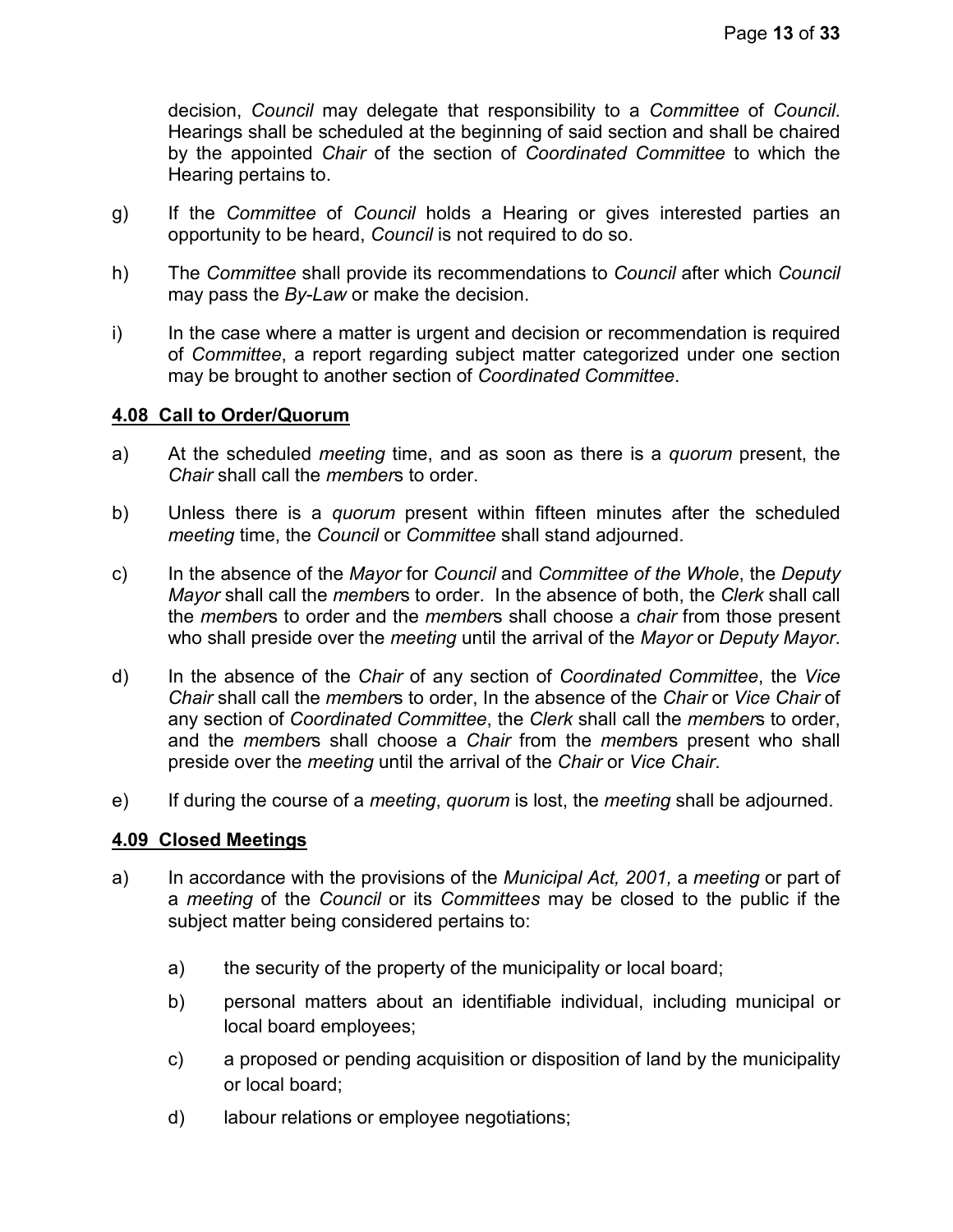- e) litigation or potential litigation, including matters before administrative tribunals, affecting the municipality or local board;
- f) advice that is subject to solicitor-client privilege, including communications necessary for that purpose;
- g) a matter in respect of which a council, board, committee or other body may hold a closed *meeting* under another *Act*;
- h) information explicitly supplied in confidence to the municipality or local board by Canada, a province or territory or a Crown agency of any of them;
- i) a trade secret or scientific, technical, commercial, financial or labour relations information, supplied in confidence to the municipality or local board, which, if disclosed, could reasonably be expected to prejudice significantly the competitive position or interfere significantly with the contractual or other negotiations of a person, group of persons, or organization;
- j) a trade secret or scientific, technical, commercial or financial information that belongs to the municipality or local board and has monetary value or potential monetary value; or
- k) a position, plan, procedure, criteria or instruction to be applied to any negotiations carried on or to be carried on by or on behalf of the municipality or local board.
- l) a request under the Municipal Freedom of Information and Protection of Privacy Act, if the council, board, commission or other body is the head of an institution for the purposes of that *Act*;
- m) an ongoing investigation respecting the municipality, a local board or a municipally-controlled corporation by the Ombudsman appointed under the Ombudsman Act.
- n) educational or training sessions, if the following are both satisfied:
	- 1. The *meeting* is held for the purpose of educating or training the *member*s; and
	- 2. At the *meeting*, no *member* discusses or otherwise deals with any matter in a way that materially advances the business or decisionmaking of the Council or Committee
- b) Prior to holding a closed *meeting*, *Council* or *Committee* shall state by resolution in an open *meeting*:
	- 1. The fact that the *Council* or *Committee* is convening into *closed session*; and
	- 2. The general nature of the matter(s) to be considered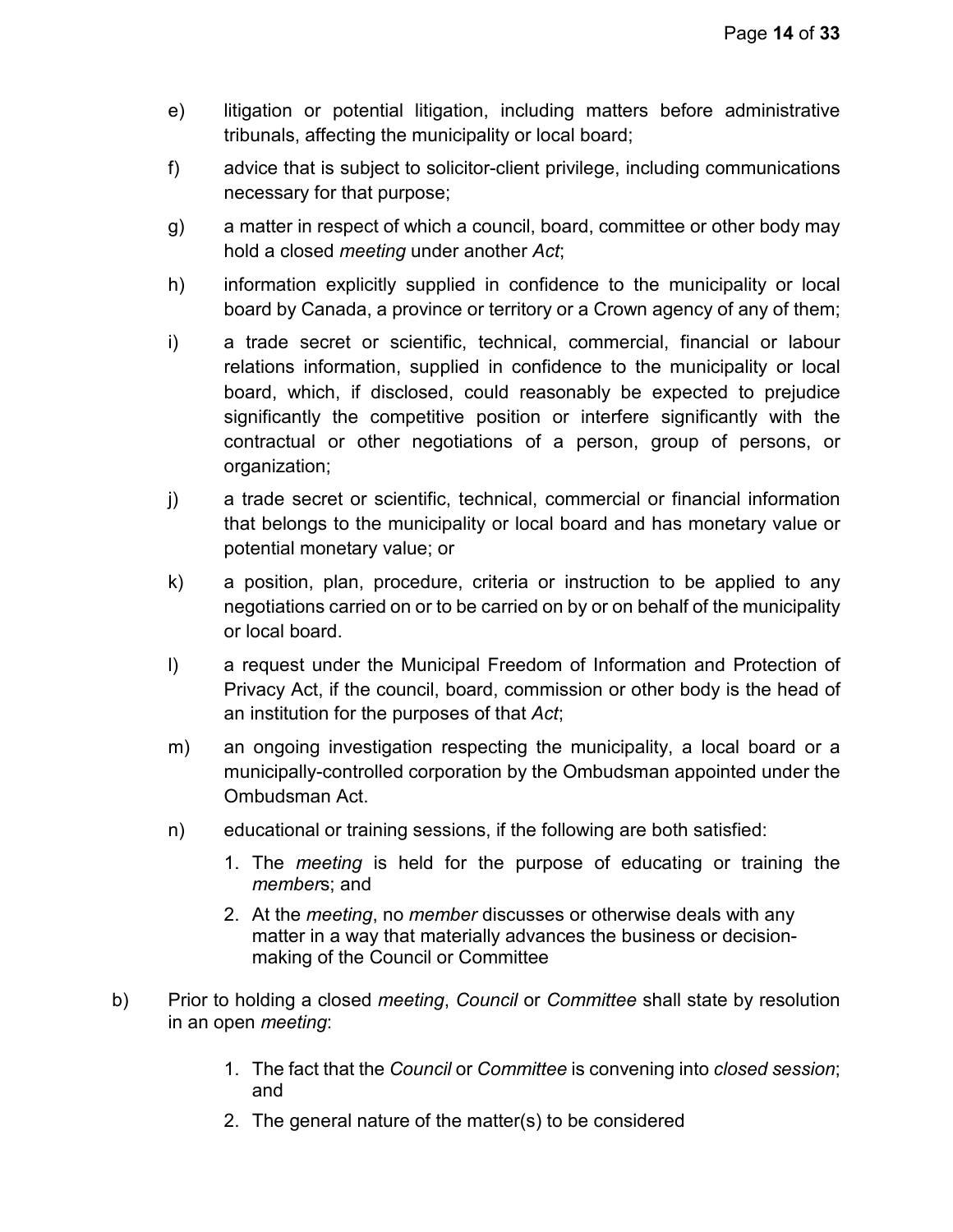- c) The *Clerk* and/or their designate shall attend all closed *meeting*s and record the proceedings, including procedural *motion*s and direction given to staff, without note or comment.
- d) The *Clerk* shall distribute all confidential reports and material for closed *meeting*s in sealed envelopes. All copies of confidential reports and materials are to be returned to the *Clerk* immediately following the *meeting* and then destroyed.

### <span id="page-14-0"></span>**4.10 Livestreaming and Recording**

- a) In accordance with the *Municipal Act, 2001*, minutes of *meeting*s are to be recorded without note or comment by the *Clerk* or designate. The approved written minutes shall be the official record of all *meeting*s.
- b) *Meeting*s of *Council*, *Committee of the Whole*, and *Coordinated Committee* will be livestreamed and/or recorded, and published to a *Town* social media platform as a service to the public.
- c) Notwithstanding subsection 4.10 b), the *Town* shall not be responsible should technical difficulties prevent the recording of any *meeting*, or a portion thereof.
- d) Recordings published to any social media platform are part of the public realm and as such are subject to alteration by individuals that access such recordings with no municipal control over such alterations. The *Town* assumes no liability associated with any alterations that are made to published recordings.
- e) *Closed session Council meeting*s shall be audio recorded.

## <span id="page-14-1"></span>**PART 5 - AGENDAS**

## <span id="page-14-2"></span>**5.01 Council and Committee Agendas**

- a) The *Clerk* or designate shall have prepared all *Council* and *Committee* agendas, generally using headings as listed in Appendix A.
- b) The business of *Council* or *Committee* shall be taken up in the order in which it stands on the agenda, unless otherwise decided by the *Chair*, the *Council* or *Committee*.
- c) The *Clerk* may prepare an addendum to the agenda to deal with urgent matters or provide supplementary information to items of business listed on the agenda.
- d) An item of business not listed on the agenda is not permitted to be introduced at a *meeting* unless authorized by a two-thirds vote of the *member*s present.

#### <span id="page-14-3"></span>**5.02 Submission of Agenda Information**

a) All information to be included on Agendas shall be delivered to the *Clerk*'s Office, or designated *Committee* Secretary, by the deadline designated by the Clerk for the scheduled *meeting*.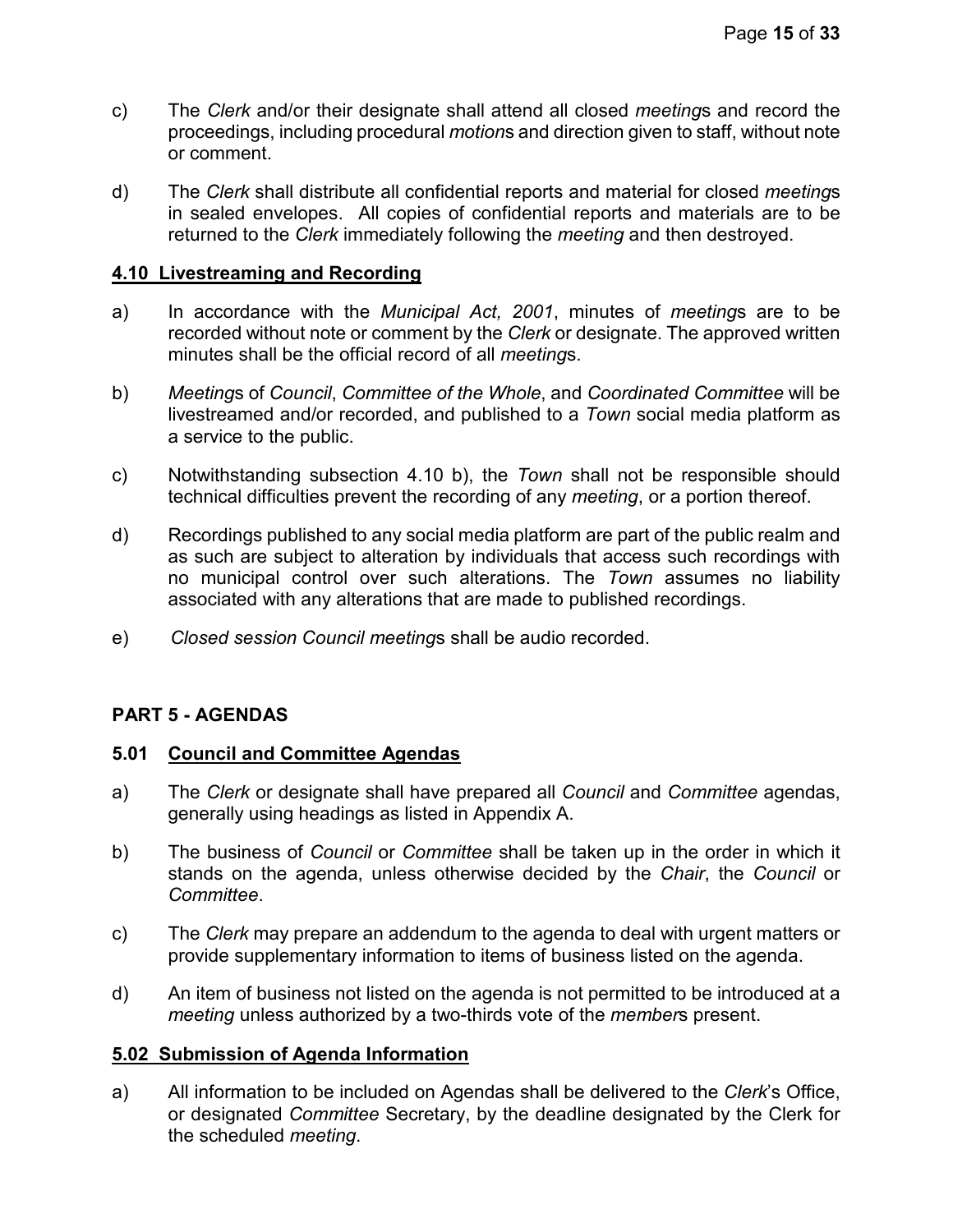- b) Notwithstanding the above section 5.02 a), visual presentations that are for information only, or supplemental to a report on the agenda are not required to be included in the agenda, subject to the approval of the *CAO* and/or *Clerk.*
- c) It shall be the *Clerk*'s responsibility to ensure *Council*, *Committee of the Whole* and *Coordinated Committee* agendas are distributed to *member*s of *Council* and/or *Committee*s and Operating Departments, prior to the scheduled *meeting* with adequate time to review.
- d) Agendas for *meeting*s of *Council*, *Committee of the Whole*, *Coordinated Committee*, and other *Committee*s and *meeting*s of *Council* shall be posted as soon as practicable on the *Town*'s website, and no later than 24 hours preceding the scheduled *meeting*.
- e) Notwithstanding the above, agendas for meetings held for emergency purposes, or for meetings held during a time where an emergency has be declared to exist in all or part of the Town of Wasaga Beach, in accordance with the *Emergency Management and Civil Protection Act* shall be posted as soon as practicable.

## <span id="page-15-0"></span>**5.03 Disclosure of Interest & General Nature Thereof**

- a) It is the responsibility of each *member* to identify and disclose any *pecuniary interest* on any item or matter before the *Council* or *Committee,* in accordance with the provisions of the of interest legislation currently in effect.
- b) Where a *member* has any *pecuniary interest*, direct or indirect, in any matter and is present at a *meeting* of the *Council* or *Committee* at which the matter is the subject of consideration, the *member* shall:
	- 1. prior to any consideration of the matter at the *meeting*, disclose the interest and the general nature thereof;
	- 2. not take part in the discussion of or vote on any question with respect to the matter; and
	- 3. not attempt in any way before, during and/or after the *meeting* to influence the voting on any such question.
- c) Where a *meeting* is not open to the public, in addition to complying with the requirements of subsection 5.03 b), the *member* shall forthwith leave the *meeting* for the part of the *meeting* during which the matter is under consideration.
- d) Where the interest of a *member* has not been disclosed by reason of his/her absence from the particular *meeting*, the *member* shall disclose the interest and otherwise comply at the first *meeting* of *Council* or *Committee*, as the case may be, attended by the *member* after the particular *meeting*.
- e) The *Clerk* shall record the particulars of any disclosure of *pecuniary interest* made by the *member(*s) and such record shall appear in the minutes of that particular *meeting*.

## <span id="page-15-1"></span>**5.04 Adoption of Minutes**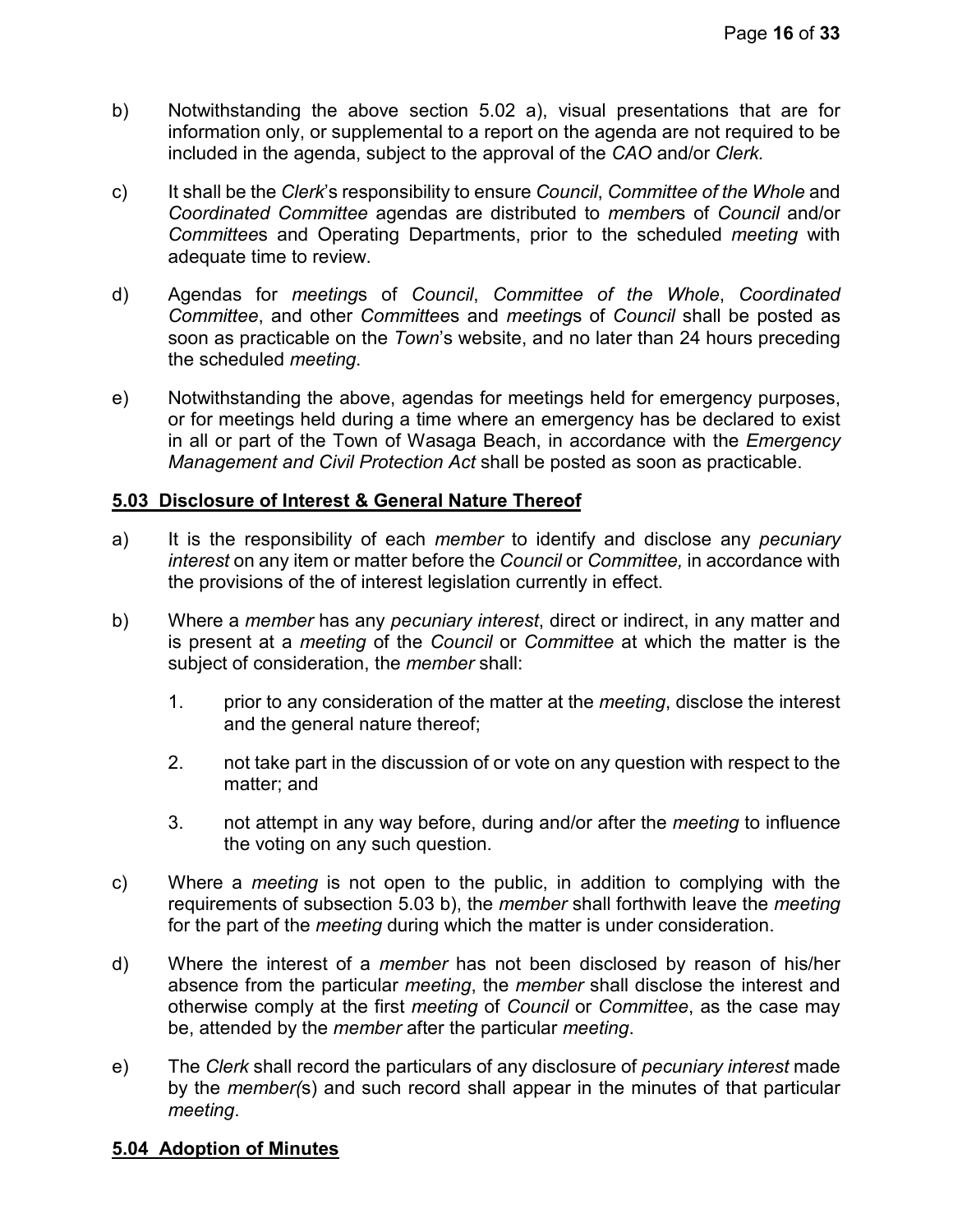- a) Minutes shall record:
	- 1. the place, date and time of meeting;
	- 2. the name of the *Chair* and the record of the attendance of the *members*;
	- 3. declarations of *pecuniary interest*;
	- 4. the *motion*s considered and votes taken by *Council and Committee*; and
	- 5. except as provided elsewhere in this *by-law*, all the other decisions or authorized actions without note or comment;
- b) *Closed Session* minutes shall record:
	- 1. the place, date and time of meeting;
	- 2. the names of the *Chair* and the record of the attendance of the *members* and any other attendees;
	- 3. a description of the substantive and procedural matters discussed, including specific reference to any documents considered
	- 4. the *motion*s considered and votes taken by *Council and Committee*; and
	- 5. all directions given.

The minutes of each *Council* and *Committee meeting* shall be presented to *Council* at the next *regular meeting* for confirmation, and may be adopted by one main *motion*.

## <span id="page-16-0"></span>**5.05 Deputations, Presentations, Petitions and Public Meetings**

#### **Deputations**

- a) The *Clerk* shall be empowered to refer requests made of *Council* for a *deputation* to the appropriate *Committee or ,Council meeting* as he/she deems necessary.
- b) The request for a *deputation* must be in writing and must describe the subject matter on which the person wishes to address the *Council*/*Committee*.
- c) Denial of *Deputation* Requests: The *Clerk* shall deny a request for a *Deputation* where:
	- 1. the subject matter that the person wishes to address or the outcome that the person seeks from the *Council*/*Committee* is not within the *Town*'s authority;
	- 2. the person wishes to address the *Council*/*Committee* to request financial support for a purpose which falls within the criteria of the *Town*'s established financial assistance policy, unless requested by *Council* to appear;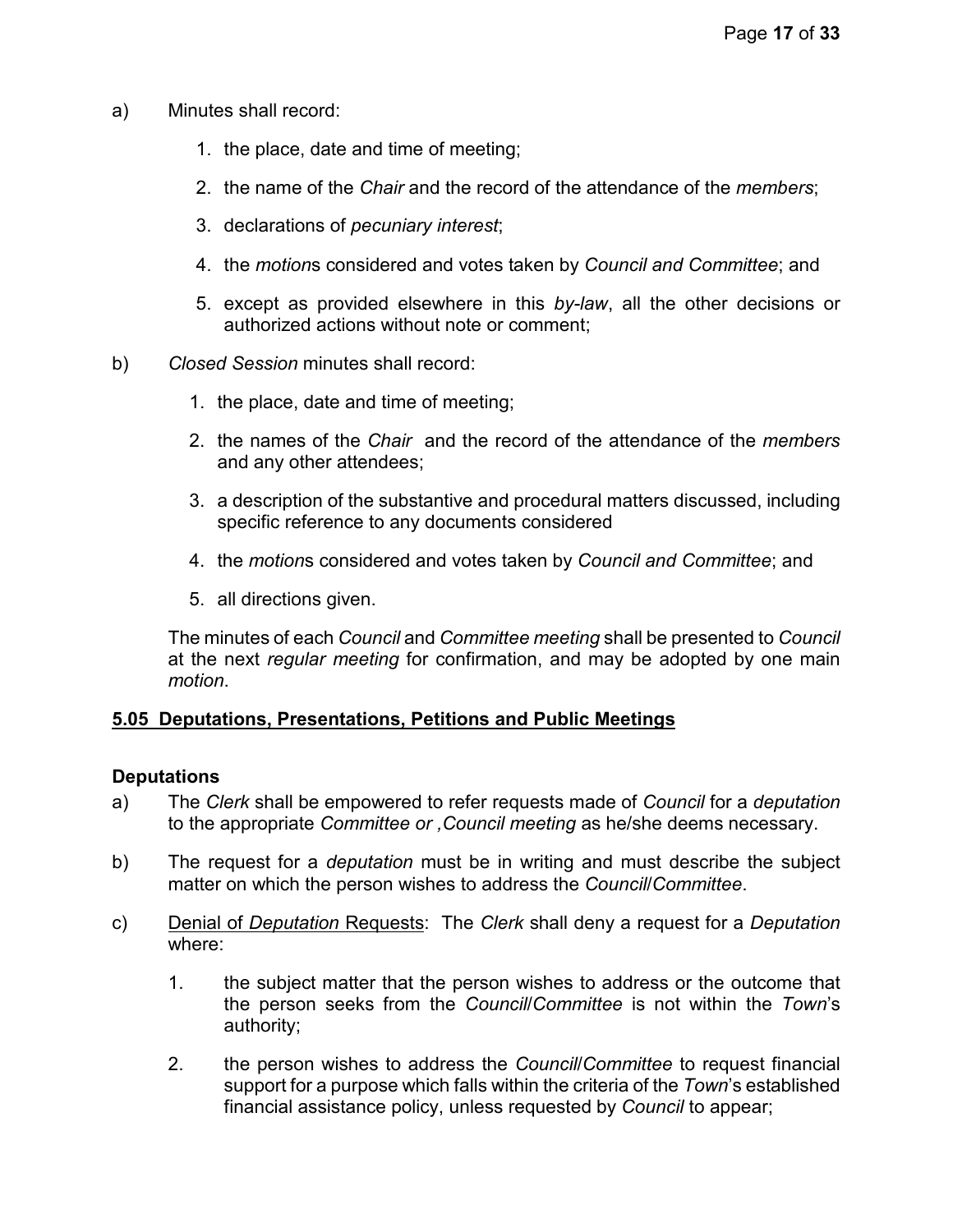- 3. the subject matter involves litigation or potential litigation with the *Town*, or any matter before the court;
- 4. the subject matter has already been presented within the previous twelve (12) months to the *Council*/*Committee* by the Deputant or an organization to which they belong, unless new information is being presented;
- 5. the Deputant wishes to have a prior decision of *Council* reconsidered;
- 6. the *Council* or *Committee* has made the decision and/or a recommendation of the *Mayor* and/or *CAO* to deny the request; or
- 7. the Deputant wishes to address a matter which was the subject of the *Town Council* (Public Meeting) under the *Planning Act.*
- d) When a request for a *Deputation* has been denied, the *Clerk* shall provide the reason(s) to the individual making the request, *member*s of *Council*/*Committee* and the *CAO*.

#### Scheduling Deputations:

- e) Wherever possible, the *Deputation* shall be scheduled for the appropriate session of *Council* or *Committee*, considering the subject matter of the *Deputation*.
- f) A maximum of two (2) *deputation*s/presentations/public *meeting*s may take place per *meeting*. The *Clerk*, the *CAO* and/or *Chair*/*Mayor* will determine if additional *deputation*s/presentations/public *meeting*s will be permitted on the Agenda.

#### Information to Deputant:

h) The *Clerk* shall provide the Deputant with information outlining the *Deputation* process.

#### Rules for the Deputant:

- i) Printed material to be distributed shall be provided to the *Clerk*'s department on the Wednesday prior to the *meeting* of the *Deputation*, in accordance with the *Clerk*'s Agenda practices. Power Point or other presentation media are to be provided to the Clerk prior to the *meeting* in order to ensure arrangements are made for the proper display of the presentation. The material shall be free of statements or any material considered contrary to the Human Rights Code, or any other statute, *by-law* or policy of the *Town* of Wasaga Beach.
- j) Each *deputation* shall be limited in speaking to a maximum of ten (10) minutes.
- k) Each *deputation* shall be limited to a maximum of two (2) speakers.
- l) *Deputation*s shall restrict comments to the subject matter outlined in their request for *Deputation*, and as stated on the Agenda.
- m) Where several *Deputation*s are scheduled on the same topic, the *Chair* may request that the *Deputation*s subsequent to each preceding *Deputation* only bring forward new information.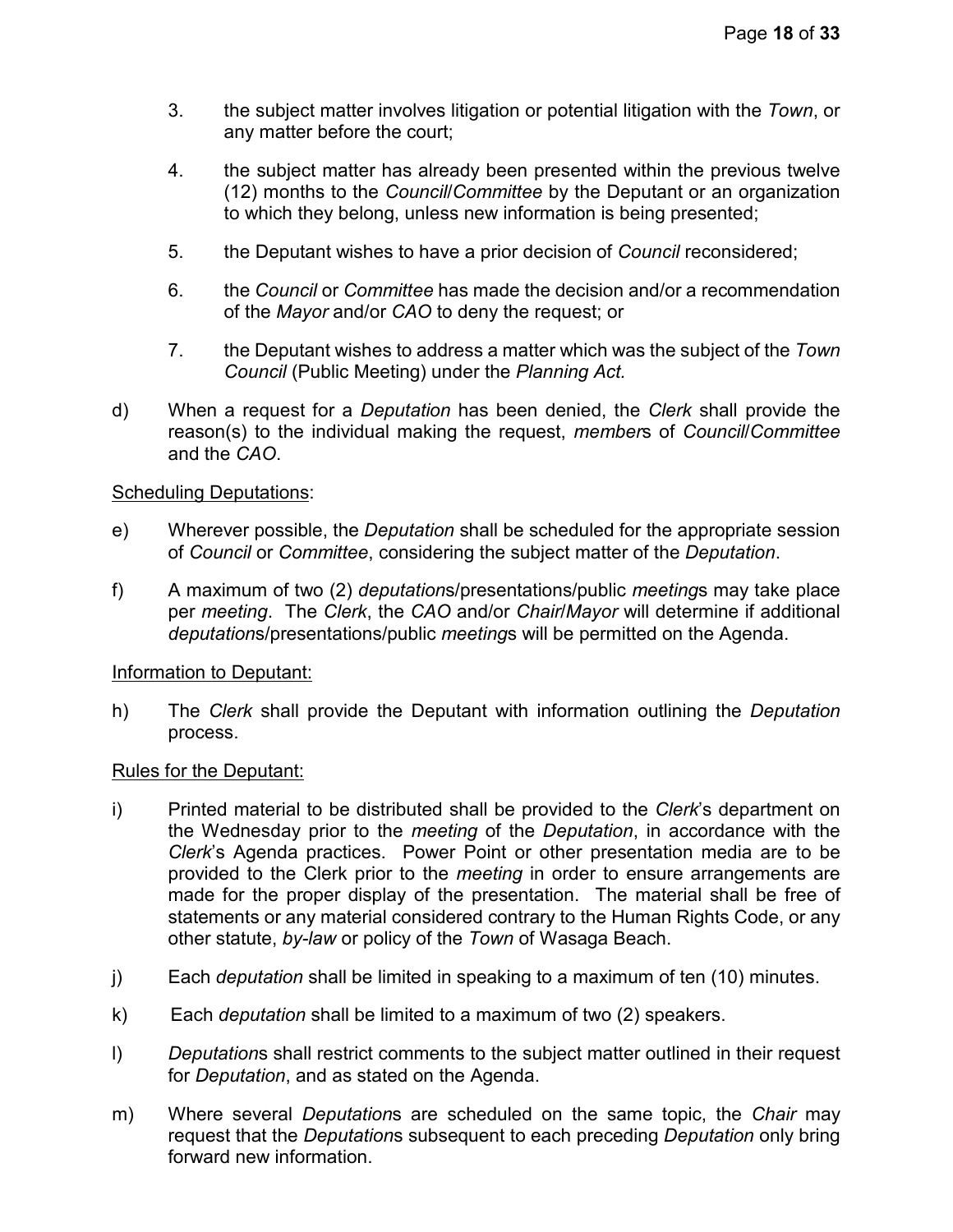- n) All comments from the Deputant shall be directed through the *Chair* without the use of offensive language or behavior, and the Deputant shall comply will all rules of conduct contained in this *by-law*.
- o) In responding to questions from *member*s, the Deputant shall not enter into Debate or question *members* or staff**.**
- p) Where a Deputant disregards any one or more of the rules of this *By-Law*, the *Chair* shall advise the Deputant of the error, remind him or her of the rules, and request that he or she adhere to the rules; or if the Deputant repeatedly ignores the rules, the *Chair* may call an end to the *Deputation*.
- r) Where a Deputant repeatedly disregards any one or more of the rules, the *Chair* may immediately order the Deputant to leave the *meeting* place.
- s) If the Deputant refuses to leave the *meeting*, he or she may be escorted from the building.
- t) *Council*/*Committee* may, at its discretion, prohibit anyone from making *Deputation*s for any period of time.

#### **Presentations**

- a) All requests for Presentations to all *meeting*s of *Council* and *Committee*s must be made in writing to the *Clerk* prior to the finalization of the Agenda and prior to the scheduled *meeting* at which the person wishes to appear.
- b) The subject matter of the Presentation must meet the definition of Presentation described in this *By-Law*.
- c) The *Clerk* shall schedule the Presentation and provide the Presenter with the appropriate information.
- d) Rules for *Deputation*s also apply to Presentations, with the exception of Time Limits.

#### **Petitions**

- a) All petitions are to be received by *Council*.
- b) All petitions must be the original copy, legibly written, typed or printed and signed by at least one person. The *Clerk* will list petitions received prior to the finalization of the Agenda. All petitions received after this time will be held over for consideration at a subsequent *meeting* of *Council* unless the petition directly relates to items of business on the agenda
- c) Petitions must include the reason for the petition and the individual/group presenting the petition to *Council* and shall include the lead petitioner's printed name and local address, and written signature.
- d) Once presented with a petition, *Council* may request by *motion*, that it be received for information, or referred to a particular staff or *Committee*.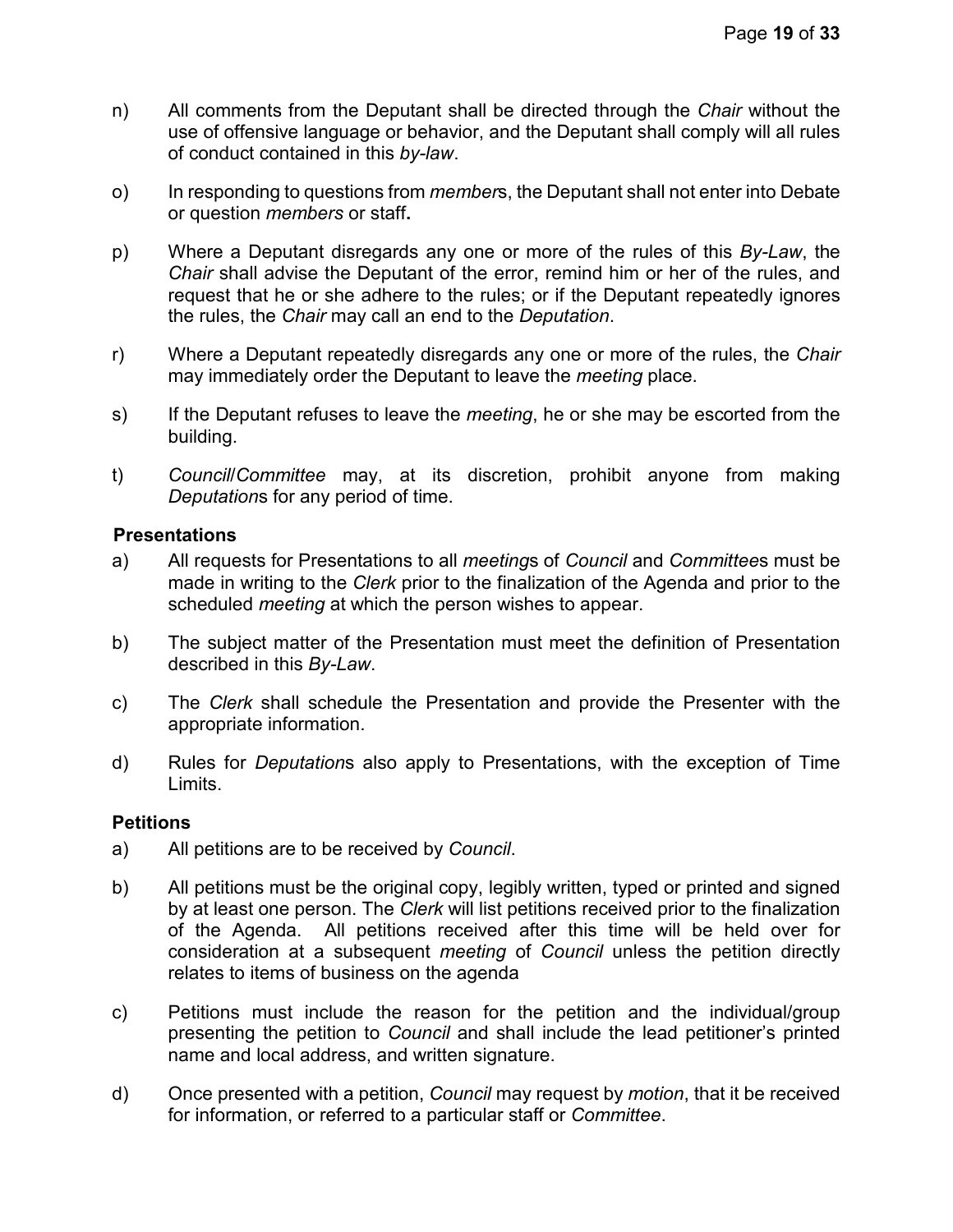e) Debate is not permitted except in the context of a *motion* already on the *Council* agenda.

### **Public Meetings**

- a) Items brought forward under the *Municipal Act* and/or the *Planning Act* or any other Act will be dealt with by *Council* or *Committee* provided that all advertising and notices have been completed and the holding of the said Public Meeting will be in conformity with the said Act(s).
- b) Generally, only two (2) Public Meetings per *meeting* will be permitted. Rules for *Deputation*s also apply to Public Meetings, with the exception of time limits, and any other applicable legislative provisions.

#### <span id="page-19-0"></span>**5.07 Unfinished Business**

All agenda items prepared for a previous *meeting* agenda that have not been completed at the *meeting*, will be presented at a future *meeting* under Unfinished Business. Items may be removed as they are completed, or by the *Clerk*, in consultation with the *CAO* and *Mayor*.

#### <span id="page-19-1"></span>**5.08 Correspondence**

The agenda includes those pieces of external correspondence addressed to *Council*, the *Mayor*, the *Clerk* or any other staff *member* that are intended to be brought to the formal attention of the *Council*, and may be received for information, or referred.

#### <span id="page-19-2"></span>**5.09 Consent Agenda**

- a) Items of business which are, in the opinion of the *Clerk*, generally routine in nature and would not require debate, shall be listed as consent items and may be approved collectively by a single *motion*.
- b) A *member* may make brief comments to a consent item prior to the consideration of the adoption of the matters listed, however, if a *member* wishes to debate or amend the recommendation of an item; the item shall be removed from the *consent agenda* list and dealt with as a separate item.

## <span id="page-19-3"></span>**5.10 Committees, Boards & Staff Reports**

- a) *Coordinated Committee*/*Committee of the Whole* Minutes**:**
	- 1. Minutes of *Coordinated Committee* and *Committee of the Whole meeting*s and the recommendations contained therein, shall be copied and circulated on the Agenda for *Council*.
	- 2. Upon introduction of the *motion* to adopt the minutes, the *Committee Chair* or *Co-Chair* will have an opportunity to speak to the minutes.
	- 3. Upon adoption, all recommendations contained therein are adopted and are authorized.
	- 4. A *member* of *Council* may request to amend the *motion* adopting the minutes of a *Coordinated Committee* or *Committee of the Whole* to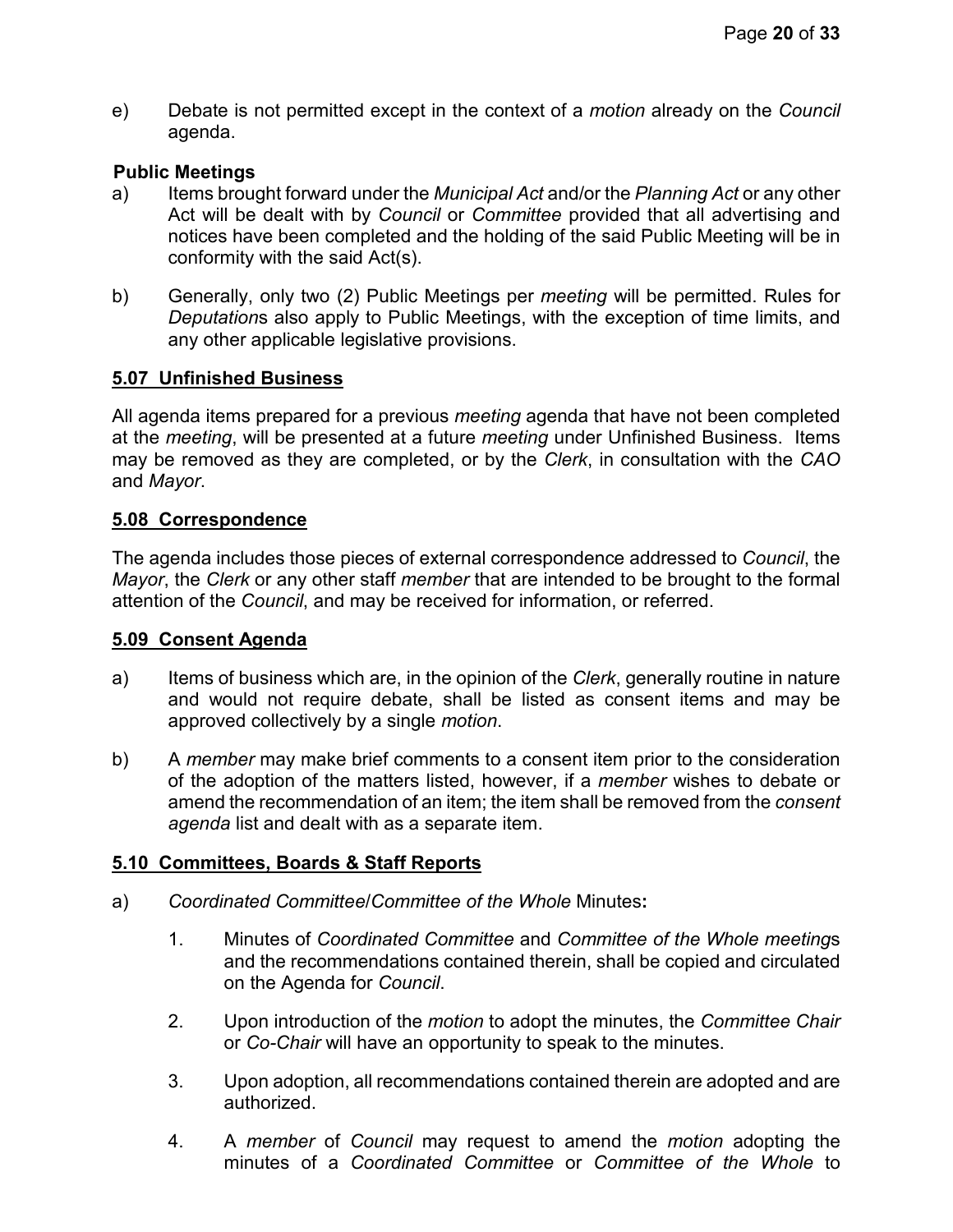separately vote on an item, which is contained in the minutes. Said request should be provided to the *Clerk* prior to the *meeting*. The remainder of the minutes and the recommendations contained therein will be voted on, save and except the item voted on separately, and shall be noted on the *motion* accordingly.

- b) Other Committees and Board Minutes
	- 1. Minutes from Other *Committee*s and Boards shall be copied and circulated with the applicable Section Agenda and be received and/or adopted.
	- 2. *Member*s of *Council* may give a report on their attendance at Advisory and other *Committee*s they represent on behalf of *Council*.
- c) Reports Requested from Municipal Staff
	- 1. Requests for reports from Departments, when made at a *meeting* of *Council*, *Committee of the Whole* or *Coordinated Committee*, shall be by *majority* decision of the assembly and directed to the Chief Administrative Officer, who shall give direction to the appropriate Departments, through the distribution of the Resolution.
	- 2. Reports to *Council* reports may be presented directly to *Council* if approved by the CAO, when the matter contained in the report is of an urgent nature and cannot be delayed by presenting to a regular *Coordinated Committee meeting* or *Committee of the Whole*

## <span id="page-20-0"></span>**5.11 Community Announcements**

At a Regular *Council Meeting*, *Member*s of *Council* shall be permitted a maximum of two minutes each in order to make statements which are intended for the purpose of sharing information about events/activities/functions and general work of *member*s and such updates shall not be reflected in the minutes of the *meeting*.

#### <span id="page-20-1"></span>**5.12 Notices of Motion**

- a) At a Regular *Council Meeting*, *Member*s of *Council* may give notice of their intent to introduce a *motion* at an upcoming *Coordinated Committee Meeting*, *Committee of the Whole* or *Meeting* of *Council*.
- b) *Notices of Motion* shall be in writing and delivered to the *Clerk*'s Office before noon on the day of the *meeting* of *Council*. The *Clerk* shall provide the *motion* to the *Mayor*/*Chair* to be read into the record. No Seconder is required. The Notice is not debatable.
- c) Where it is deemed impractical or not in the best interests of the *Town* to delay consideration, the *notice of motion* may be considered by *Committee* or *Council* upon it's introduction by an affirmative vote of two-thirds of the voting *members* present.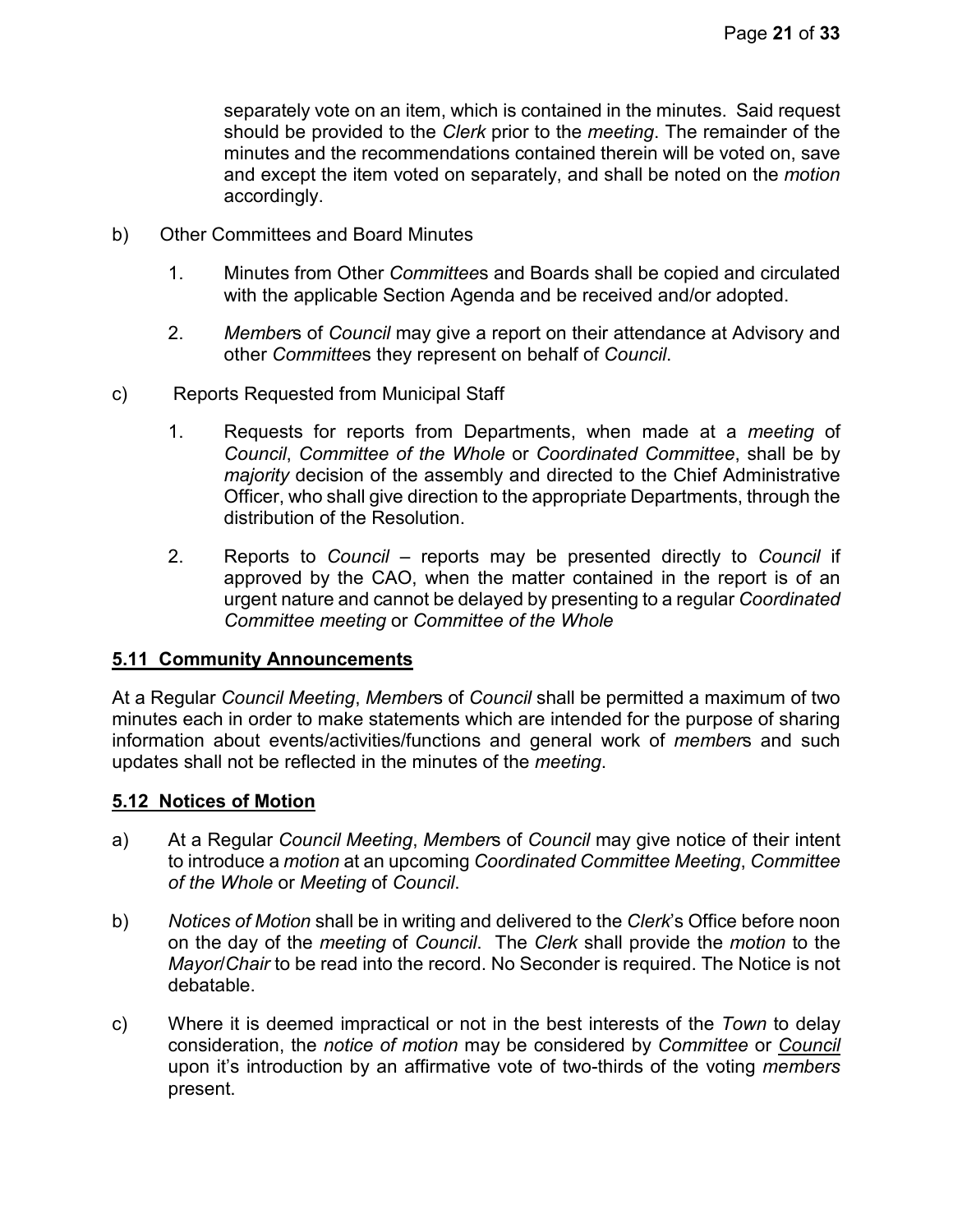# <span id="page-21-0"></span>**5.13 By-Laws and Confirmatory By-Law**

- a) Every *by-law* shall be in writing and shall require only one reading prior to being passed by a *majority* vote of *Council.*
- b) Unless separated at the request of a *member*, all *by-law*s proposed for adoption shall be passed collectively by a single *motion*.
- c) Every *by-law* passed by *Council* shall signify the date of passage and be signed by the *Mayor* and the *Clerk* and sealed with the seal of the *Corporation*.
- d) A *by-law* shall be passed for each regular or special *Council meeting* to confirm the proceedings thereof.
- e) The *Clerk* shall be authorized to make minor corrections to any *by-law* resulting from technical or typographical errors prior to the *by-law* being signed.

## <span id="page-21-1"></span>**5.14 Calling of Committee Meetings**

The *Clerk*, or designate will announce the date, time and place of any *Coordinated Committee*, *Committee of the Whole* or *Council meeting* currently scheduled to be held prior to the next Regular *Meeting* of *Council*.

#### <span id="page-21-2"></span>**5.15 Question /Comment Period**

- a) Question/Comment Period A fifteen (15) minute session wherein persons in attendance at a Regular *Meeting* of *Council* have an opportunity to ask a question or make a comment specifically pertaining to a Staff Report, Coordinated Committee Report, or By-law on the agenda for consideration by *Council*. Comments will be received for *Council* consideration but will not be discussed or debated at this time.
- b) Persons wishing to ask a question or make a comment must sign up at the meeting place prior to 10 minutes of the meeting start time, with their first and last name, street address, and item number of staff report or by-law.
- c) Questions/Comments must be specific to a Staff Report, Coordinated Committee Report or By-law on the Agenda for approval and are limited to a maximum of 5 minutes per person.
- d) In the event a large number of people in attendance sign up to ask a question or make a comment, a time limit per individual may be imposed at the discretion of the *Chair*.
- e) Where the subject matter on the list is deemed not to pertain to a Staff Report, Coordinated Committee Report or By-law, the Mayor shall not invite the member of the public to address Council during the Question/Comment period.
- f) Where in the opinion of the *Chair*, a person fails to adhere to the rules of conduct under 6.03 of this by-law, the privilege to participate in any future Question/Comment Periods may be revoked, at the discretion of the *Chair*.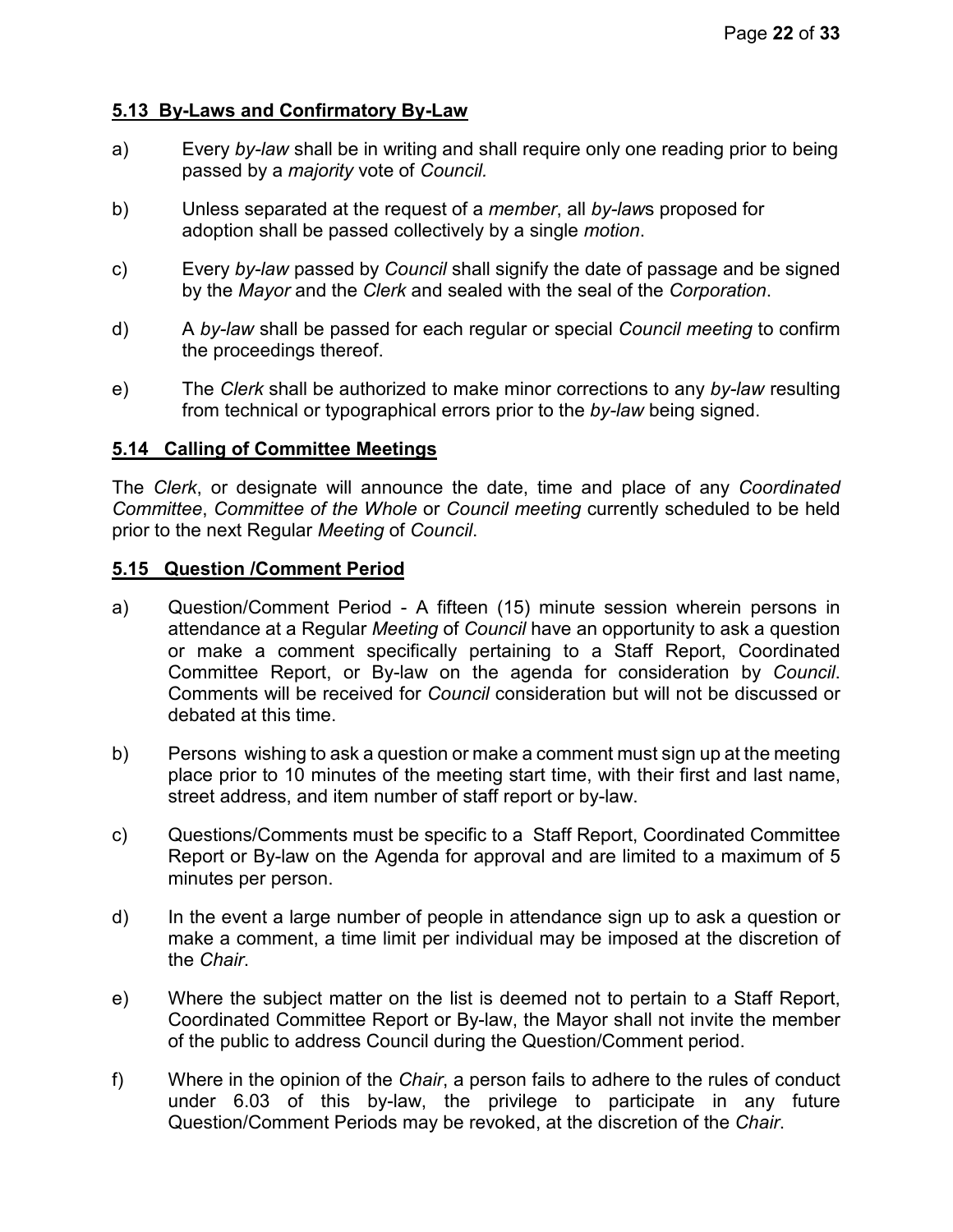## <span id="page-22-0"></span>**5.16 Adjournment**

- a) The *meeting* will be adjourned by the *Mayor*/*Chair*.
- b) No item of business may be dealt with at a *Council* or *Committee Meeting* after 10:00 p.m., unless the *Chair* presents a *Motion* to extend the hour. Two-thirds vote required to continue.
- c) If a two-thirds vote is not achieved to extend the *meeting*, *Council* or *Committee* will move to adjournment. The unfinished items will be deferred to the next regularly scheduled *meeting* to be noted under Unfinished Business.

# <span id="page-22-1"></span>**PART 6 - CONDUCT AT MEETINGS**

#### <span id="page-22-2"></span>**6.01 Council and Committee Members**

- a) *Council member*s shall govern themselves according to *Council*'s Code of Conduct and Council-Staff Relations Policy.
- b) The *Mayor* or C*hair* shall preserve order and rule on points of order and privilege.
- c) Every *member* desiring to speak shall indicate so in order to be recognized by the *Mayor* or C*hair*, and upon being recognized, shall remain seated in his or her place and address themselves to the *Mayor* or *Chair*.
- d) A *member* called to order by the *Mayor* or *Chair* shall immediately cease further comment and may appeal the call to order to the *Council* or *Committee*. The *Council* or *Committee*, if appealed to, shall decide on the case without debate and by way of a *majority* vote of the *member*s present. If there is no appeal, the decision of the *Mayor* or *Chair* shall be final.
- e) No *member* shall, without leave of the *Council* or *Committee*:
	- 1. speak to an issue for more than five (5) minutes;
	- 2. use offensive words or speak disrespectfully of the *Mayor*, *Member*s of *Council*, *Committee*, staff or the public;
	- 3. speak on any subject other than the subject under debate;
	- 4. speak in contempt of any decision of the *Council* or *Committee*;
	- 5. leave his or her seat or make any noise or disturbance while a vote is being taken or until the result is declared; or,
	- 6. disobey the rules or decisions of *Council* or a decision of the *Mayor* or *chair* on points of order or privilege, or upon the interpretation of the *Rules of Procedure*.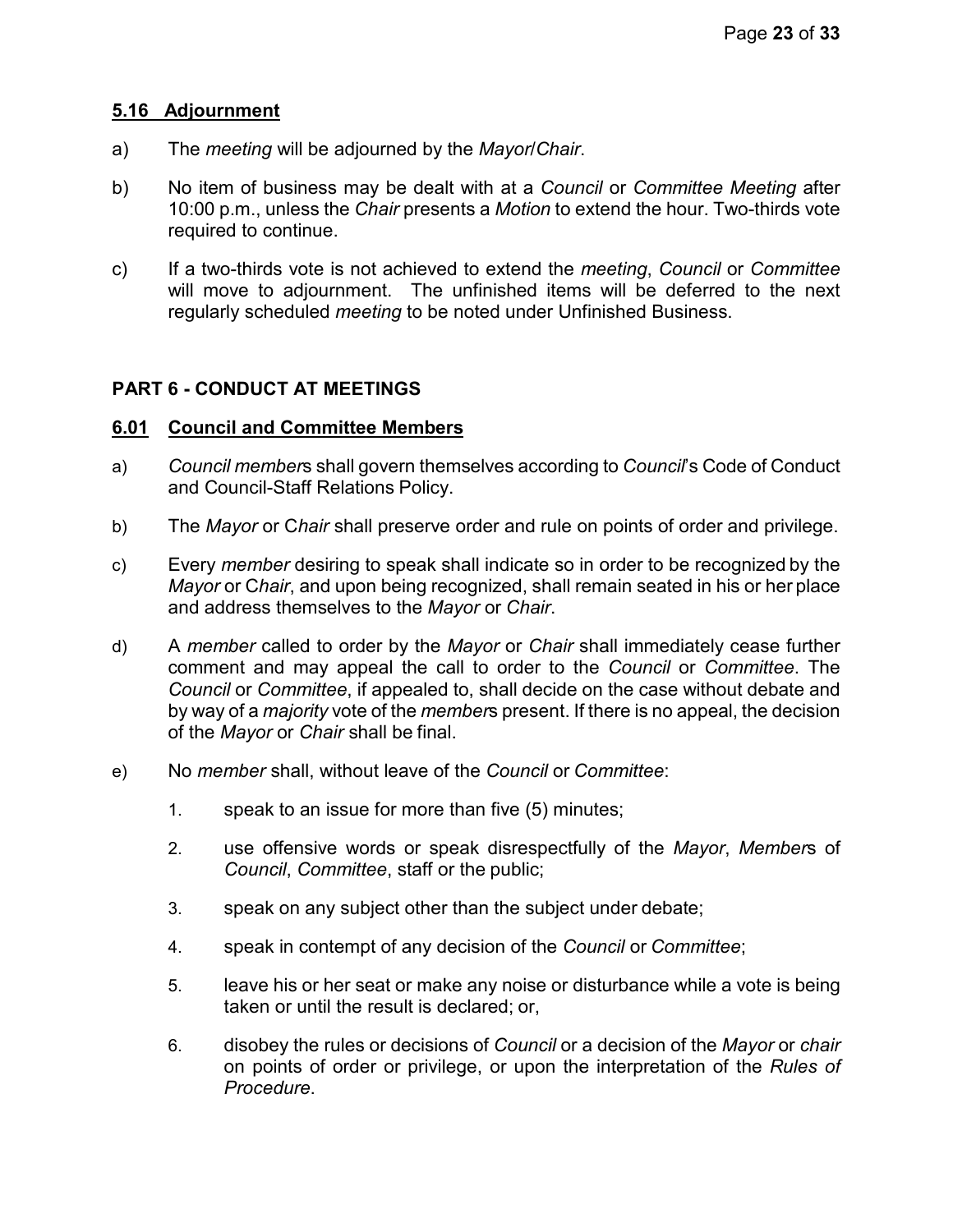- f) Where a *member* has been called to order by the *Mayor* or *chair*, for disregarding the *rules of procedure*, and the *member* persists such conduct, the *Mayor* or *chair* may order such *member* to vacate the *meeting* place.
- g) Where a *member* has been ordered to vacate the *meeting* place, in case of adequate apology being made by the *member*, they may be permitted to take their seat by way of *majority* vote of the *member*s present.

## <span id="page-23-0"></span>**6.02 Points of Order or Privilege**

a) *Point of Order*

A *member* may raise a *point of order* at any time, whereupon the *Mayor* or *chair* shall:

- 1. interrupt the matter under consideration;
- 2. ask the *member* raising the *point of order* to state the substance of and the basis for the *point of order*; and
- 3. rule on the *point of order* immediately without debate by *Council* or *Committee*.

A *Member* of *Council* or committee may appeal the ruling of the *Mayor* or *Chair* to *Council* or *Committee* which will then decide on the appeal, without debate, by way of a *majority* vote of the *member*s present. If there is no appeal, the decision of the *Mayor* or *chair* shall be final.

b) *Point of Privilege*:

A *member* may raise a *point of privilege* at any time if he or she considers that their integrity, the integrity of *Council* or the *Committee* as a Whole or staff has been impugned, whereupon the *Mayor* or *chair* shall:

- 1) interrupt the matter under consideration;
- 2) ask the *member* raising the *point of privilege* to state the substance of and the basis for the *point of privilege*; and
- 3) rule on the *point of privilege* immediately without debate by *Council* or *Committee*.

A *Member* of *Council* or *Committee* may appeal the ruling of the *Mayor* or *Chair* to *Council* or *Committee* which will then decide on the appeal, without debate, by way of a *majority* vote of the *member*s present. If there is no appeal, the decision of the *Mayor* or *Chair* shall be final.

## <span id="page-23-1"></span>**6.03 Conduct of Public**

- a) Members of the public in attendance at a *meeting*, shall not:
	- 1. address *Council* or *Committee* without permission;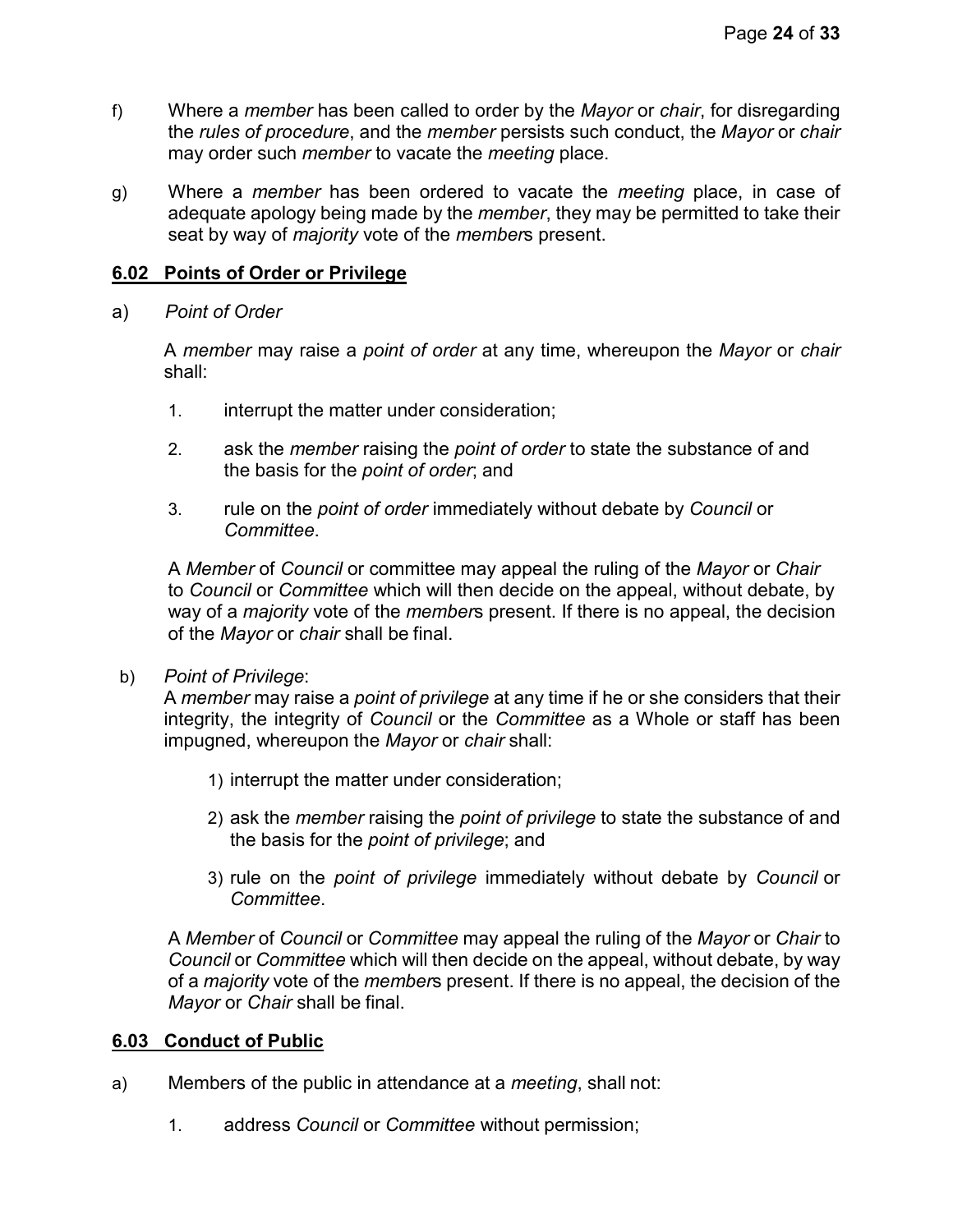- 2. bring food or beverage, with the exception of water, into the *meeting* room unless so authorized;
- 3. engage in any activity or behaviour or make any audible noise that could affect the *Council* or *Committee* deliberations; or
- 4. bring any signs or placards into the *meeting* room unless so authorized.
- b) No person, except *Member*s of *Council* and appointed officials of the *Town*, shall be permitted to come within or behind the horseshoe during a *meeting* of the *Council* or *Committee* without the permission of *Council* or *Committee*.
- c) No person shall make detrimental comments, or speak ill of, or malign the integrity of staff, the public, *Mayor*, *Members* of *Council* or *Committee*.
- d) Where in the opinion of the *Chair* a person fails to adhere to the rules of conduct in this by-law, the privilege of attending any and/or all meetings of Council or Committee may be revoked, at the discretion of the *Chair*.

# <span id="page-24-0"></span>**6.04 Electronic Devices**

a) Electronic devices must be placed on an inaudible setting during any *meeting*, other than any electronic devices used to facilitate member participation in meetings.

## <span id="page-24-1"></span>**6.05 Electronic Participation**

<span id="page-24-2"></span>a) *Members* may participate in an open or closed electronic meeting of council, a local board, Committee of the Whole, Coordinated Committee, and a subcommittee or advisory committee, subject to the following circumstances and requirements:

- i. Any period of time during which an emergency declaration exists in all or part of a municipality by the *Mayor* or the Province of Ontario under sections 4 or 7.0.1 of the Emergency Management and Civil Protection Act.
- ii. When in the opinion of the *Mayor*, in consultation with the Clerk or Chief Administrative Officer (CAO), it is optimal to hold an electronic meeting; or that the holding of an in person physical meeting is not advisable or safe due to any declared emergency, weather event, attendance at conferences that may result in a quorum not being achieved; or where recommendations of the Province of Ontario or the Chief Medical Officer of Health of Ontario, or the Medical Officer of Health of Simcoe Muskoka District Health Unit (SMDHU), that physical distancing between persons is necessary; or by an applicable law enforcement agency, such as the Ontario Provincial Police, or roads authority, that travel should be limited.
- iii. When a M*ember* requests to participate electronically for any other reason that, in the opinion of the *Mayor,* may permit electronic participation, and the Clerk shall receive 24 hours notice.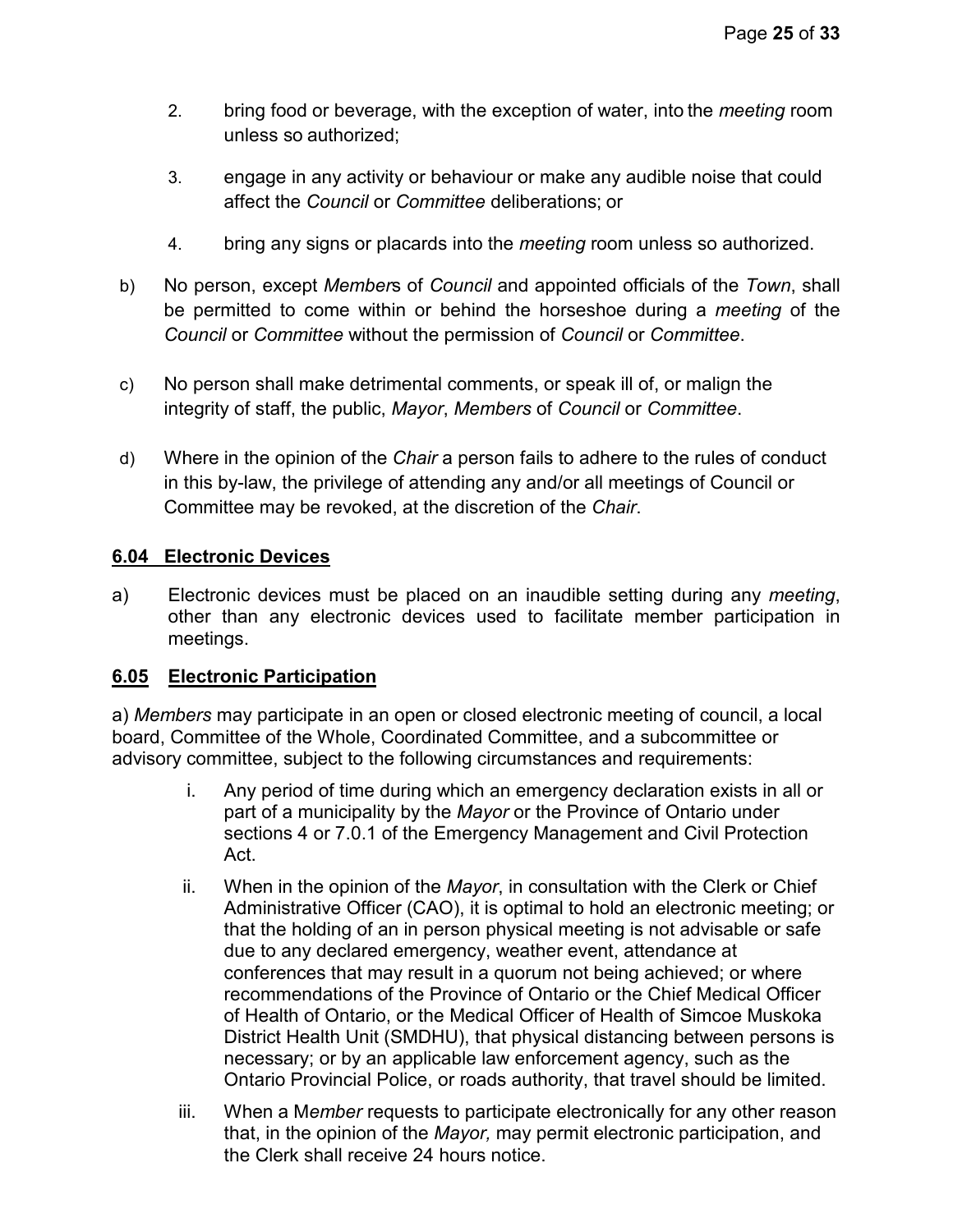- b) Notwithstanding the above, should the subject matter of a closed meeting be highly sensitive in the opinion of the *Mayor*, in consultation with the Clerk or CAO, the meeting shall not be permitted to be held electronically.
- c) *Members* participating in a Meeting electronically shall have the same rights and responsibilities as if he or she were in physical attendance, including the right to vote; and will count towards a quorum of members.
- d) It is the responsibility of each *Member* to ensure confidentiality is maintained at all times during closed meetings.
- e) In the event of technical failure during a meeting, a recess may be called of no more than ten (10) minutes to allow staff to reinstate the electronic participation. If a member can no longer participate by electronic means, it will not affect the validity of the meeting or decisions made.
- f) Should quorum be lost at any time, the meeting will adjourn and be reinstated at the call of the chair, or the business remaining re-scheduled.
- g) All Meetings conducted wholly or partially via Electronic Participation shall follow the protocol for electronic participation established by the Clerk from time to time.
- h) Members of the public participating in meetings in accordance with this by-law may request to participate electronically. The request shall be received by the Clerk 24 hours in advance of the meeting.

## **6.06 Rules of Debate/Speaking**

- a) Any *member* desiring to speak to any *motion* shall signify the intent in such manner as the *Chair* may direct, and shall refrain from speaking until the *Chair* has recognized him/her.
- b) When a *member* has been recognized by the *Chair* to speak, the *member* shall direct his/her questions or comments to the *Chair* and speak only to the matter under consideration.
- c) The *Chair* shall recognize the *member*s who wish to speak in the order that they come to his/her attention.
- d) When a *member* is speaking, no other *member* shall interrupt, except to raise a *Point of privilege* or *Point of order*.
- e) A *member* shall not speak more than once to the same *motion* until all other *member*s have had the opportunity to speak to the matter for the first time, except for the purpose of providing an explanation of a material part of his/her speech which may have been misunderstood and in doing so he/she shall not introduce new matters. No *member* shall speak to the same *motion* more than twice without the leave of *Council or Committee.*
- f) A *member* shall not speak to the same *motion*, or in reply, for longer than five minutes, without leave of *Council or Committee*.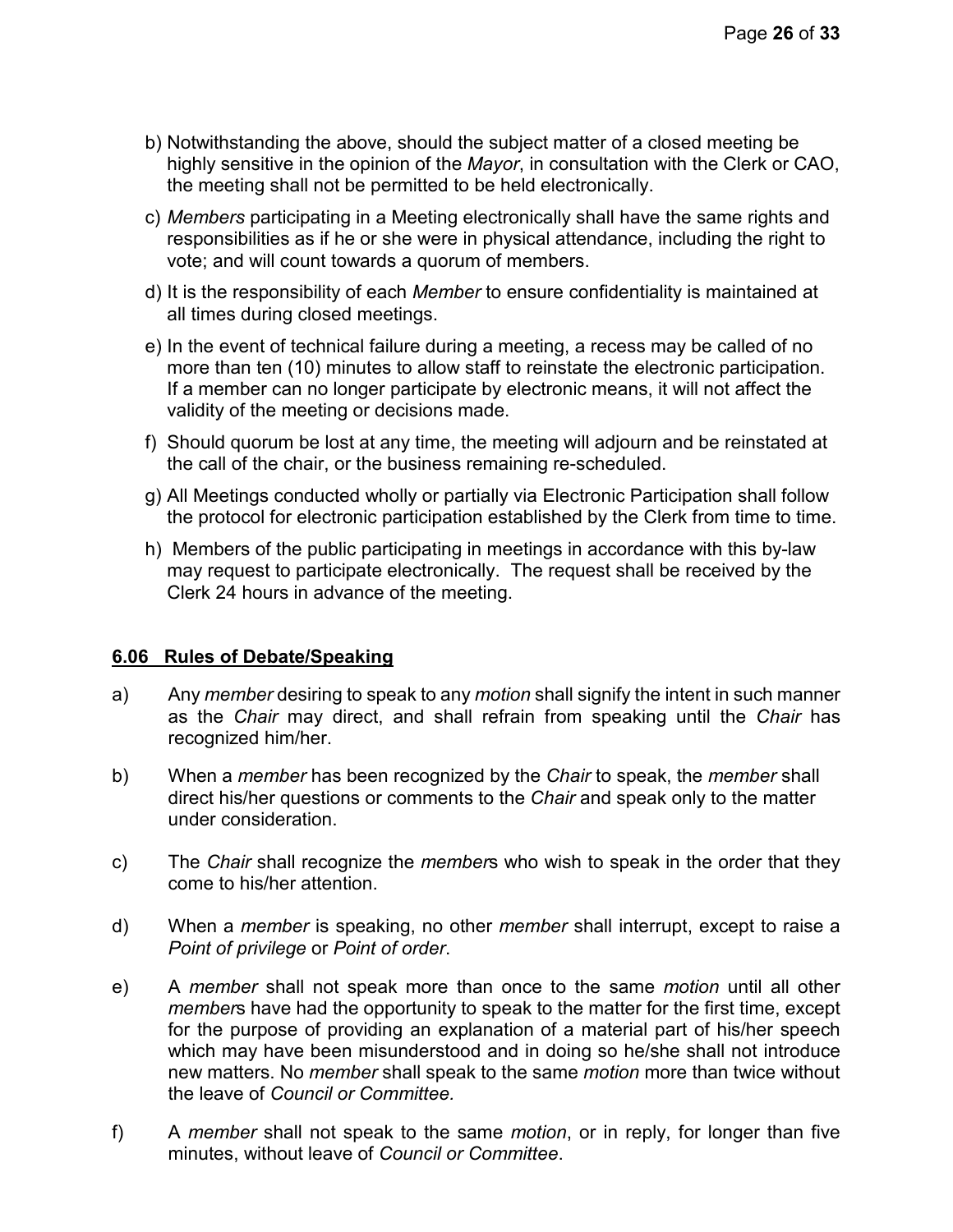- g) A *member* shall be restricted to asking questions related directly to the matter under discussion.
- h) The *Chair* may answer questions and comment in a general manner but if he/she wishes to speak to the matter under discussion, he/she shall withhold his/her comments until the conclusion of the debate after all other *members* have had an opportunity to speak to the matter.

# <span id="page-26-0"></span>**PART 7 - VOTING AT OPEN MEETINGS**

#### <span id="page-26-1"></span>**7.01 Motions**

- a) After a *motion* has been moved and seconded, it shall be deemed to be in the possession of *Council* or Committee. *Council* or *Committee* may consent to the withdrawal of the *motion* at any time before amendment or decision.
- b) *Council* or Committee shall not debate any *motion* until it has been moved and seconded. When a *motion* has been seconded, it may upon request, be read or stated by the *Mayor*, *Chair* or *Clerk* at any time during the debate.
- c) Whenever the *Mayor* or *Chair* is of the opinion that an amending *motion* is contrary to the main *motion*, the *Mayor* or Chair shall apprise the *member*s thereof immediately. A *Member* of *Council* or Committee may appeal the ruling of the *Mayor* or *Chair* to *Council* or Committee. If there is no appeal, the decision of the *Mayor* or Chair shall be final. The *Council* or Committee, if appealed to, shall vote on the *motion* without debate and its decision shall be final.
- d) A *motion* in respect of a matter which is not within the jurisdiction of the *Council* or Committee shall not be in order. The *Mayor* or Chair in consultation with the *Clerk* will determine if the matter is within the jurisdiction of *Council* or Committee.
- e) When a *motion* is under consideration no other *motion* shall be received unless it is a *motion*:
	- 1. to *refer* the *motion* to *Committee*, *Council*, staff or any other person or body. Such a *motion* to *refer*:
		- a. is open to debate;
		- b. is amendable; and
		- c. shall preclude amendment or debate of the preceding *motion*.
	- 2. to amend the *motion*. Such a *motion* to amend:
		- a. is open to debate;
		- b. shall not propose a direct negative to the main *motion*;
		- c. shall be relevant to the main *motion*;
		- d. is subject to only one further amendment, and any amendment more than one must be to the main *motion*; and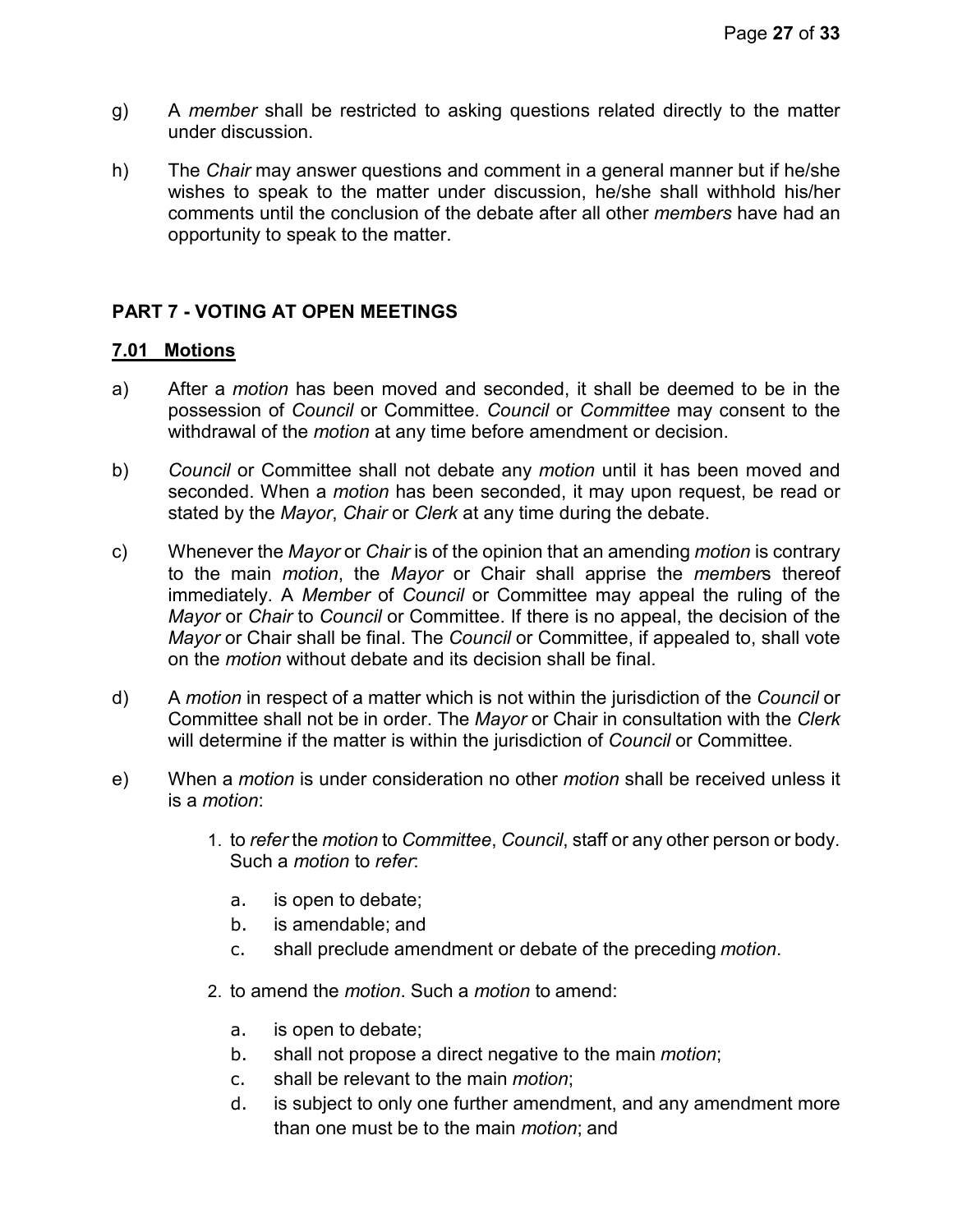- e. if more than one, shall be put in the reverse order to that in which they were moved, and shall be decided or withdrawn before the main *motion* is put to the vote.
- 3. to *defer* the *motion* to another time. Such a *motion* to *defer*:
	- a. is not open to debate;
	- b. is not subject to amendment; and
	- c. applies to the main *motion* and any amendments thereto under debate at the time the *motion* to *defer* is made.
- 4. to adjourn the *meeting*. Such a *motion* to adjourn:
	- a. is not open to debate;
	- b. is not subject to amendment; and
	- c. shall always be in order.
- 5. to call a vote on the *motion*. Such a *motion* to call a vote on the *motion*:
	- a. cannot be amended;
	- b. cannot be proposed when there is an amendment under consideration;
	- c. when resolved in the affirmative, shall be forwarded by voting on the *motion*, without debate or amendment;
	- d. when resolved in the negative, shall be followed by resumption of debate; and
	- e. shall always be in order.
- f) Once all *motion*s relating to the main *motion* have been dealt with, and once the main *motion* is put, there shall be no further discussion or debate and the *motion* shall be immediately voted on.
- g) Any *motion* on which there is a tie vote shall be deemed to be defeated.
- h) A failure to vote by a *member* who is present at the *meeting* at the time of the vote and who is qualified to vote shall be deemed to be a negative vote.
- i) When a *motion* under consideration concerns two or more matters, each matter may be voted on separately upon the request of any *member*, using the original mover and seconder of the *motion*.
- j) Appendix B Motions Table shall form part of this *by-law* and describes the characteristics of commonly used *motion*s.

## <span id="page-27-0"></span>**7.02 Recorded Votes**

a) All votes during *meetings* of *Council*, *Committee of the Whole* and *Coordinated Committee* shall be recorded in the minutes.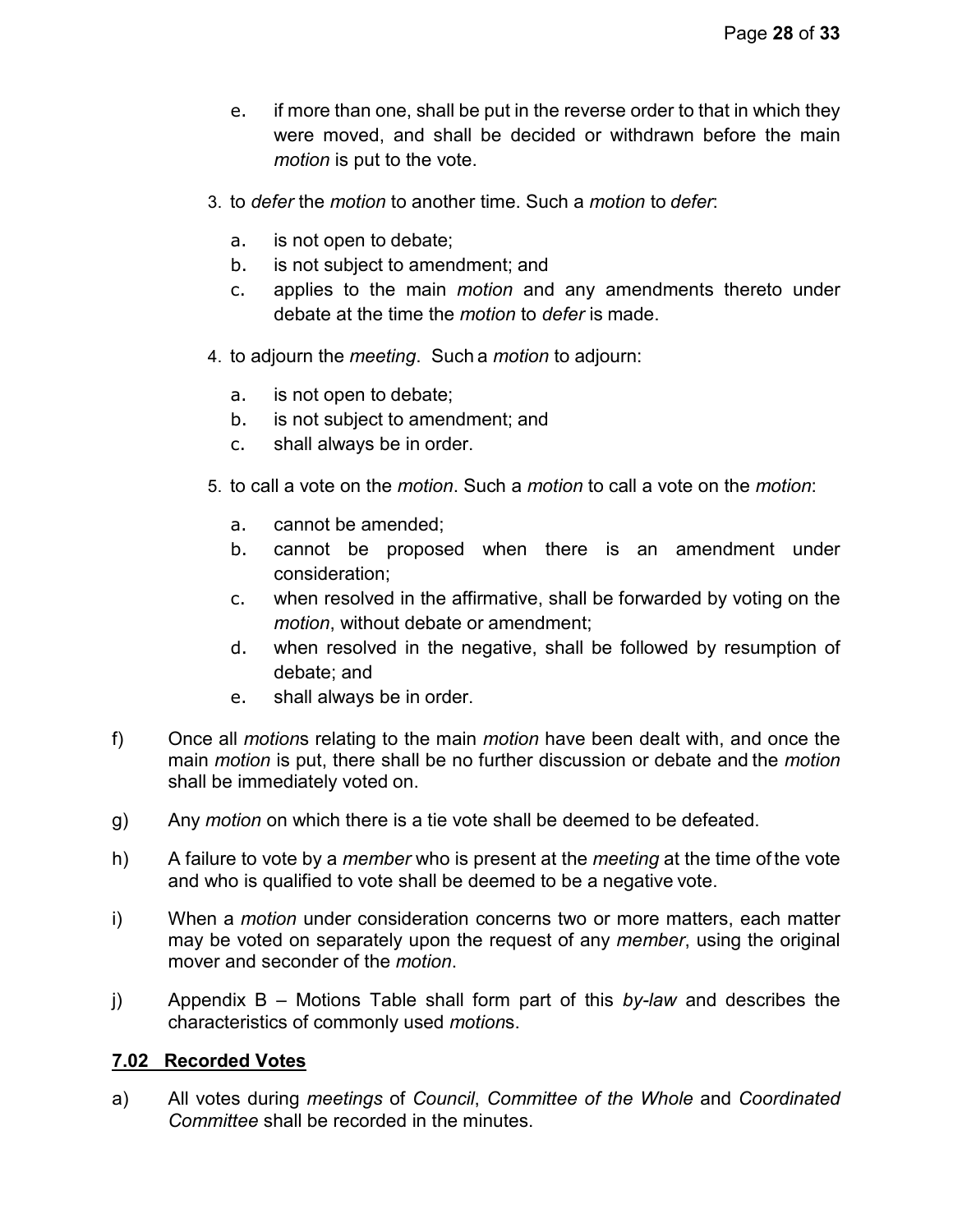- b) The manner of determining the decision of committee or *Council* shall be by a show of hands of all members. In the case of remote audio participation, the member shall state their vote when prompted to do so.
- c) The *Chair* shall call the vote, first calling for those voting in favour of the motion, then for those voting in opposition, and finally for those abstaining, if necessary. (refer to 7.01 h) abstaining when qualified to vote is considered voting in opposition)
- d) The *Chair* shall announce the names of those voting in opposition and the names of those who abstain, and the Clerk or designate shall record the votes.
- e) Upon the taking of any vote, if all the members present and eligible to vote when the vote is taken vote unanimously, the chair may direct the clerk to record the vote accordingly.
- f) When an electronic voting system is in use, all votes shall be entered in accordance with the system procedure.
- g) *Member*s having declared a conflict of interest shall be excluded from the vote and noted as such.

# <span id="page-28-0"></span>**7.03 Reconsideration**

- a) Any proposal to reconsider, amend or rescind a previous decision of *Council* made within its current term shall require a *motion* of reconsideration.
- b) A *motion* to reconsider a previous decision of *Council* made earlier in the *meeting*:
	- 1. may be presented at any time prior to the *meeting*s' adjournment by any *member* who voted on the prevailing side;
	- 2. shall not be in order in regards to a decision of indefinite postponement; and
	- 3. shall require an affirmative vote of the *majority* of the *member*s present.
- c) A *motion* to reconsider a previous decision of *Council* at a subsequent *meeting*:
	- 1. may only be introduced by a *member* who was present at the *meeting* and who voted on the prevailing side or who was not present at the *meeting* when the decision was made;
	- 2. shall be introduced as a *notice of motion* in accordance with this *by-law* for consideration; and
	- 3. shall require an affirmative vote of two-thirds vote of the *member*s present
- d) Debate on a *motion* for reconsideration shall be confined to reasons for or against reconsideration.
- e) Discussion of the previous decision shall not be in order until the *motion* to reconsider has been adopted.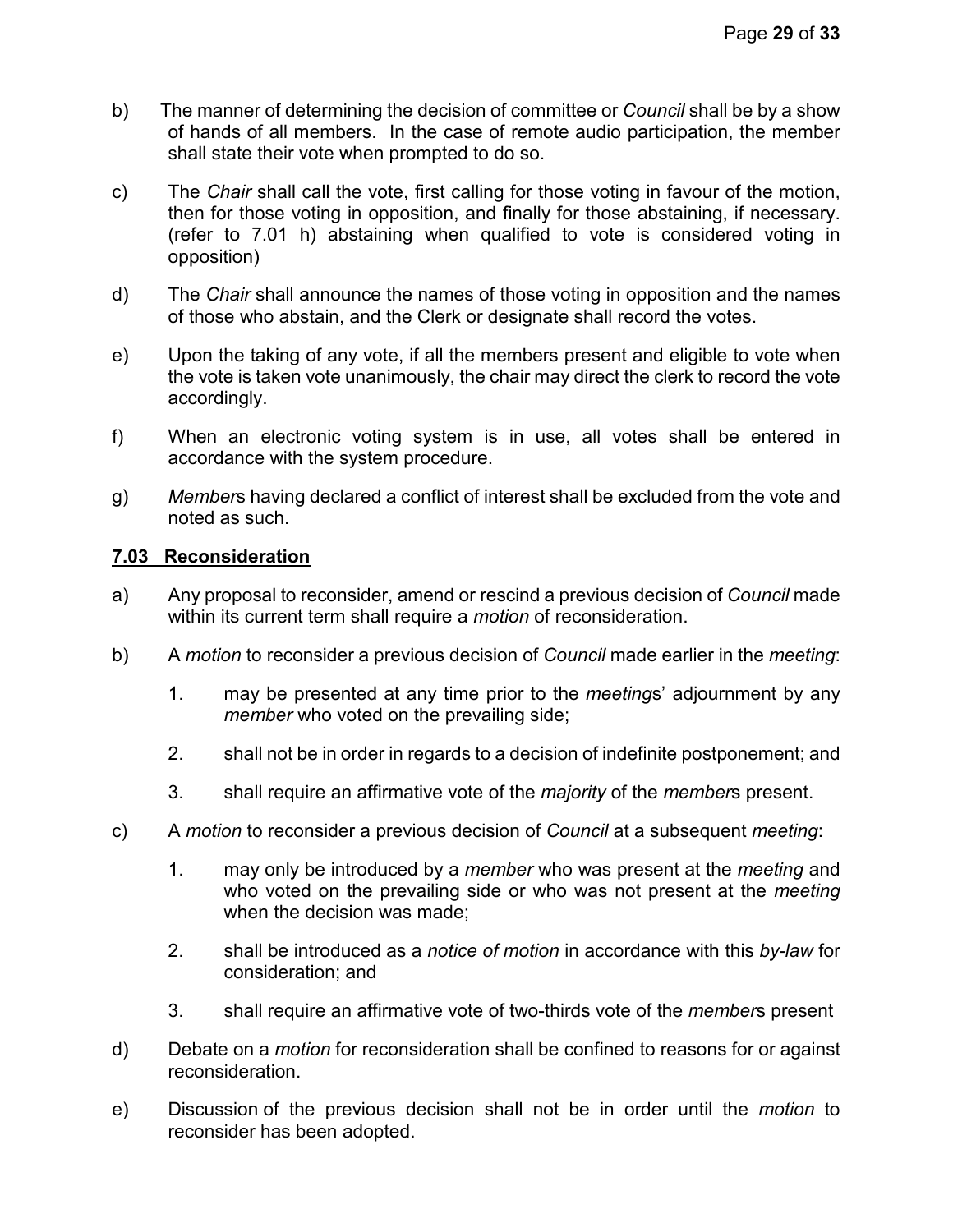- f) Where the *motion* to reconsider is decided in the affirmative, reconsideration of the previous decision of *Council* shall become the next order of business unless the *motion* to reconsider included direction to postpone reconsideration to a definitive date.
- g) During the term of *Council*, a *motion* to reconsider shall not be permitted more than once with regard to a previous decision of *Council* nor shall a vote to reconsider be reconsidered.

# <span id="page-29-0"></span>**PART 8 - EFFECTIVENESS AND INDEMNIFICATION**

- a) *By-Law* 2021-09 and all amendments to the same are hereby repealed in their entirety, and where the provisions of any other *by-law*, resolution or action of *Council* area inconsistent with the provisions of this *by-law*, the provision of this *by-law* shall prevail.
- b) Severability: If any article, section, subsection, paragraph, clause or sub-clause, or any of the words contained in this *By-Law* is held wholly or partially illegal, invalid or unenforceable by any court or tribunal of competent jurisdiction, the remainder of this *By-Law* shall not be affected by the judicial holding, but shall remain in full force and effect.
- c) This *By-Law* shall come into force and take effect upon passing.

## **READ A FIRST, SECOND AND THIRD TIME AND FINALLY PASSED THIS 23rd DAY OF FEBRUARY, 2021.**

\_\_\_\_\_\_\_\_\_\_\_\_\_\_\_\_\_\_\_\_\_\_\_\_\_\_\_\_\_\_\_\_\_\_\_\_\_ Nina Bifolchi, Mayor

Dina Lundy, Clerk

\_\_\_\_\_\_\_\_\_\_\_\_\_\_\_\_\_\_\_\_\_\_\_\_\_\_\_\_\_\_\_\_\_\_\_\_\_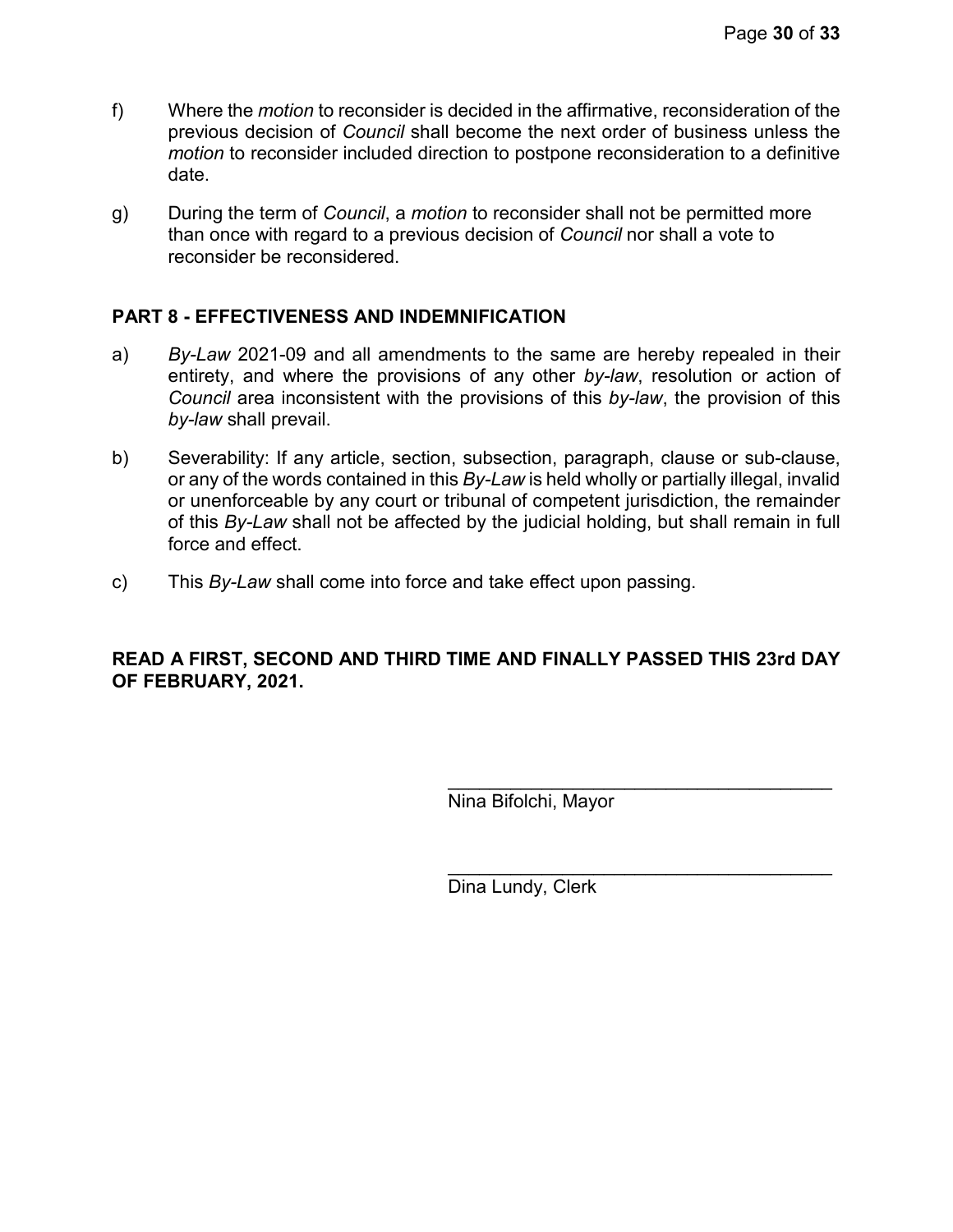# **APPENDIX A – Agenda Items List**

<span id="page-30-0"></span>Agendas are prepared generally under the following headings:

#### **Council Meeting Agenda**

Call to Order Disclosure of Pecuniary Interest Adoption of Council Minutes Deputations, Presentations, Petitions and Public Meetings Question/Comment Period Unfinished Business **Correspondence** Committees, Boards & Staff Reports Community Announcements Notices of Motion Motion Where Notice Has Been Given By-Laws and Confirmatory By-Law Calling of Committee Meetings Closed Session (as required) Reports from Closed Session (as required) Adjournment

#### **Committee of the Whole Agenda**

Call to Order Disclosure of Pecuniary Interest Deputations, Petitions, Presentations and Public Meetings Unfinished Business Consent Agenda New Business Closed Session (as required) Reports from Closed Session (as required) Adjournment

## **Coordinated Committee of Council Agenda**

Call to Order Disclosure of Pecuniary Interest Committee Sections

a) Deputations, Petitions, Presentations and Public Meetings

- b) Unfinished Business
- c) Other Agency Reports
- d) Consent Agenda
- i) Departmental Staff Reports
- e) Accounts

f) Other Matters Closed Session (as required) Reports from Closed Session (as required) Adjournment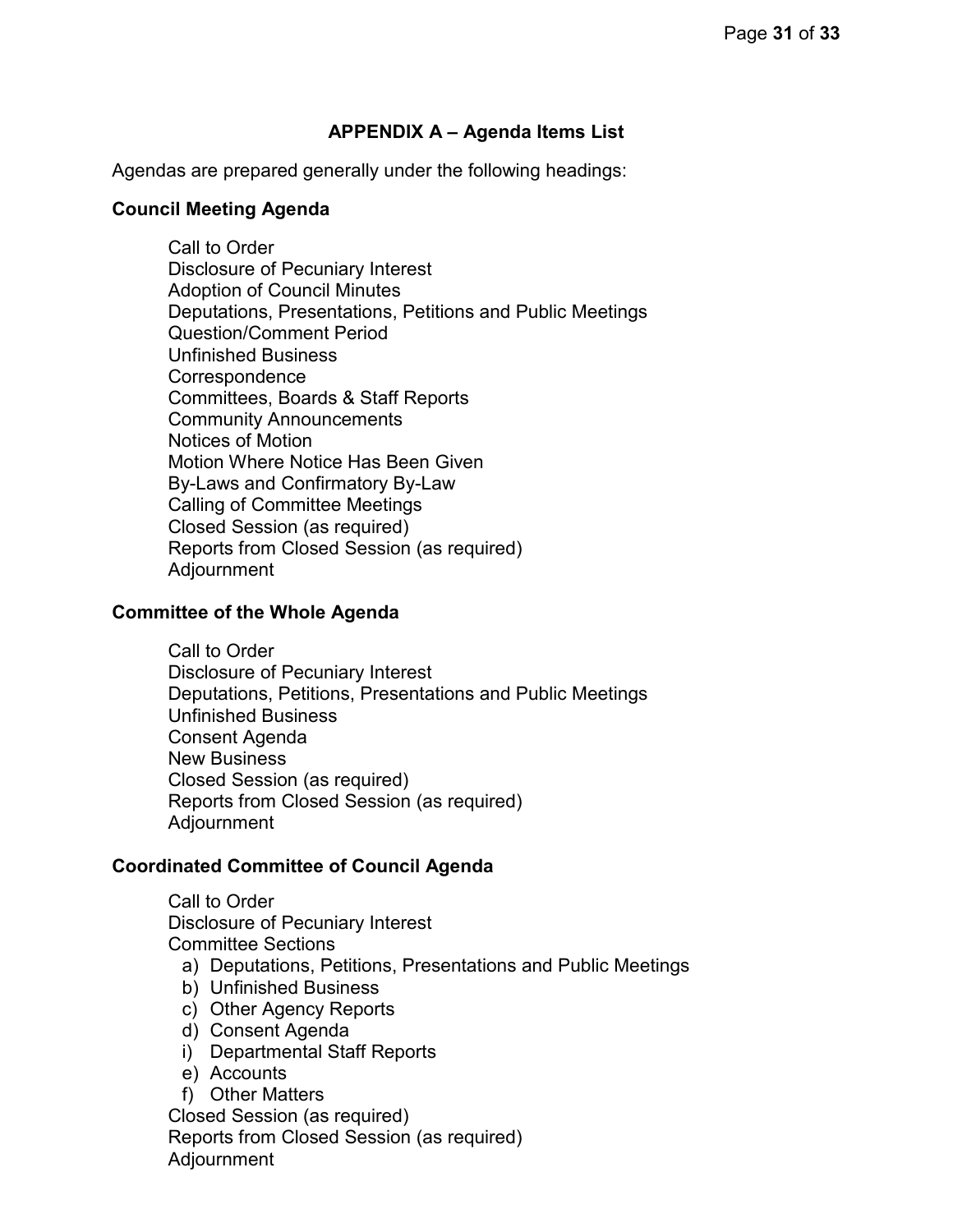## **Advisory Committees of Council Agenda**

The Committee Secretary shall have prepared and printed for the use of the *member*s at *Advisory Committee* meetings, an Agenda under the following headings:

Call to Order Disclosure of Pecuniary Interest Minutes of Last Meeting Deputations/Presentations Unfinished Business Sub-Committee Reports, if any New Business Items for Future Meetings Date of Next Meeting Closed Session (as required) Reports from Closed Session (as required) Adjournment